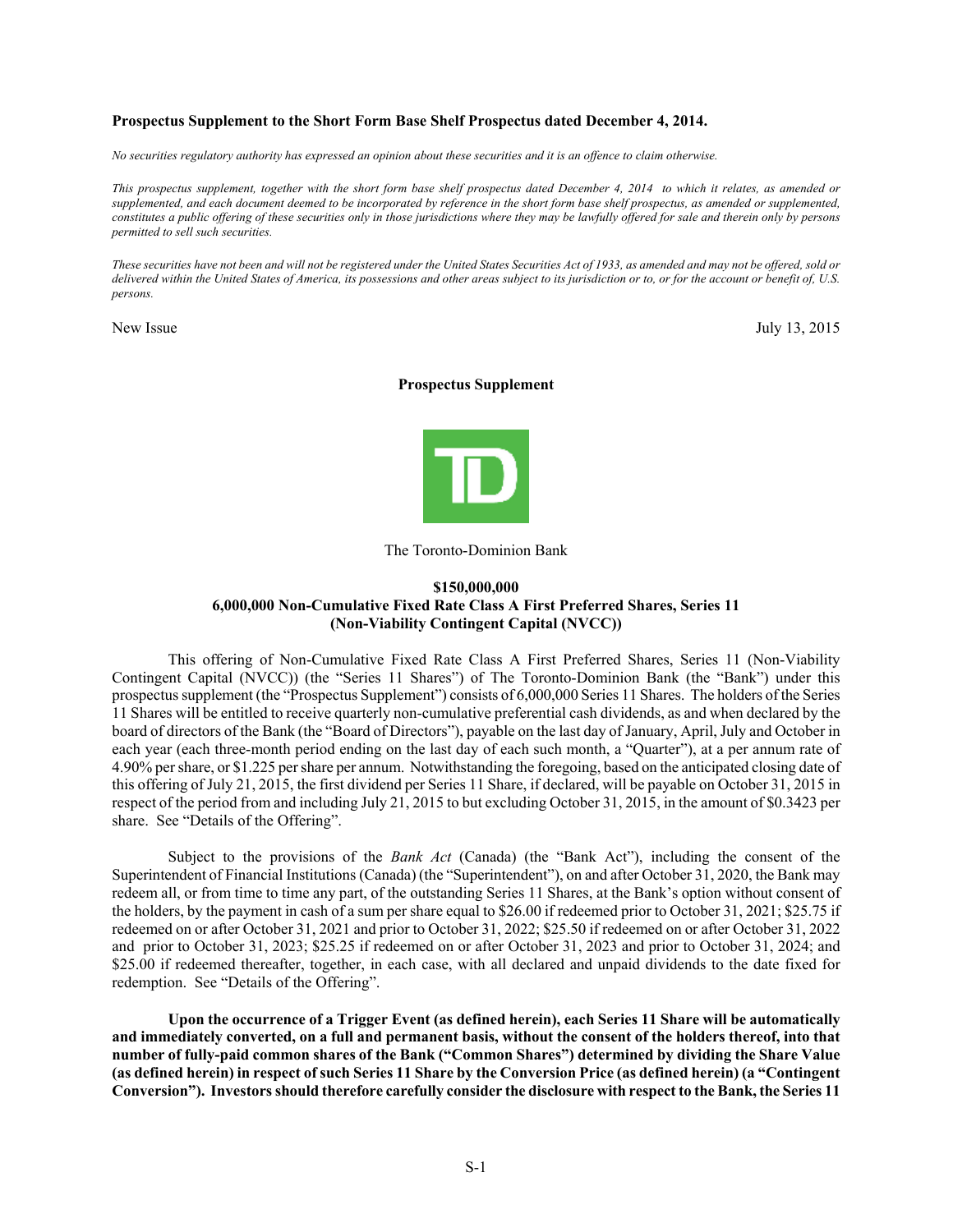# **Shares, the Common Shares and the consequences of a Trigger Event included and incorporated by reference in this Prospectus Supplement.**

#### **An investment in the Series 11 Shares is subject to certain risks. See "Risk Factors".**

The Series 11 Shares do not have a fixed maturity date and are not redeemable at the option of the holders of Series 11 Shares. See "Risk Factors".

The Toronto Stock Exchange (the "TSX") has conditionally approved the listing of the Series 11 Shares and the underlying Common Shares that would be issued upon a Contingent Conversion subject to the Bank fulfilling all of the requirements of the TSX on or before October 8, 2015. The Bank will also apply to list the underlying Common Shares that would be issued upon a Contingent Conversion on the New York Stock Exchange. Listing will be subject to the Bank fulfilling all of the requirements of the New York Stock Exchange.

# **PRICE: \$25.00 per Series 11 Share to Yield 4.90%**

The Underwriters (as defined herein), as principals, conditionally offer the Series 11 Shares, subject to prior sale, if, as and when issued by the Bank and accepted by the Underwriters in accordance with the conditions contained in the Underwriting Agreement referred to under "Plan of Distribution", and subject to approval of certain legal matters on behalf of the Bank by McCarthy Tétrault LLP and on behalf of the Underwriters by Fasken Martineau DuMoulin LLP. **TD Securities Inc., one of the Underwriters, is a wholly-owned subsidiary of the Bank. By virtue of such ownership, the Bank is a related and connected issuer of TD Securities Inc. under applicable securities legislation.**  See "Plan of Distribution".

|                      | <b>Price to the Public</b> | Underwriters' Fee <sup>(1)</sup> | <b>Net Proceeds</b><br>to the Bank $^{(2)}$ |
|----------------------|----------------------------|----------------------------------|---------------------------------------------|
| Per Series 11 Share  | \$25.00                    | SO 75                            | \$24.25                                     |
| Total <sup>(3)</sup> | \$150,000,000              | \$4,500,000                      | \$145,500,000                               |

(1) The Underwriters' fee is \$0.25 for each Series 11 Share sold to certain institutions and \$0.75 per Series 11 Share for all other shares sold. The Underwriters' fee set forth in the table assumes that no shares are sold to such institutions.

(2) Before deduction of expenses of the issue estimated at \$400,000, which, together with the Underwriters' fee, are payable by the Bank.

(3) The Underwriters have been granted an option to purchase up to an additional 2,000,000 Series 11 Shares (the "Option Shares") at the offering price hereunder, exercisable at any time before 8:30 a.m. (Toronto time) on the date that is two business days prior to the closing of this offering. This Prospectus Supplement also qualifies the distribution of the Option Shares. If the Underwriters purchase all of the Option Shares, the total price to the public, Underwriters' fee and net proceeds to the Bank will be \$200,000,000, \$6,000,000 and \$194,000,000, respectively (assuming no shares are sold to those institutions referred to in Note 1 above). See "Plan of Distribution".

| <b>Underwriters' Position</b> | <b>Maximum Number of</b><br><b>Securities Available</b> | <b>Exercise Period</b> | <b>Exercise Price</b> |  |  |
|-------------------------------|---------------------------------------------------------|------------------------|-----------------------|--|--|
| Option                        | Option to purchase up to                                | At any time up to 48   | \$25.00 per Option    |  |  |
|                               | $2,000,000$ Option Shares                               | hours prior to closing | <b>Share</b>          |  |  |

In connection with this offering, the Underwriters may over allot or effect transactions that stabilize or maintain the market price of the Series 11 Shares in accordance with applicable market stabilization rules. **The Underwriters may offer the Series 11 Shares at a lower price than stated above. See "Plan of Distribution"**.

Subscriptions for Series 11 Shares will be received by the Underwriters subject to rejection or allotment in whole or in part and the right is reserved to close the subscription books at any time without notice. It is expected that the closing date will be on or about July 21, 2015 or such later date as the Bank and the Underwriters may agree, but in any event not later than August 18, 2015. A book-entry only certificate representing the Series 11 Shares will be issued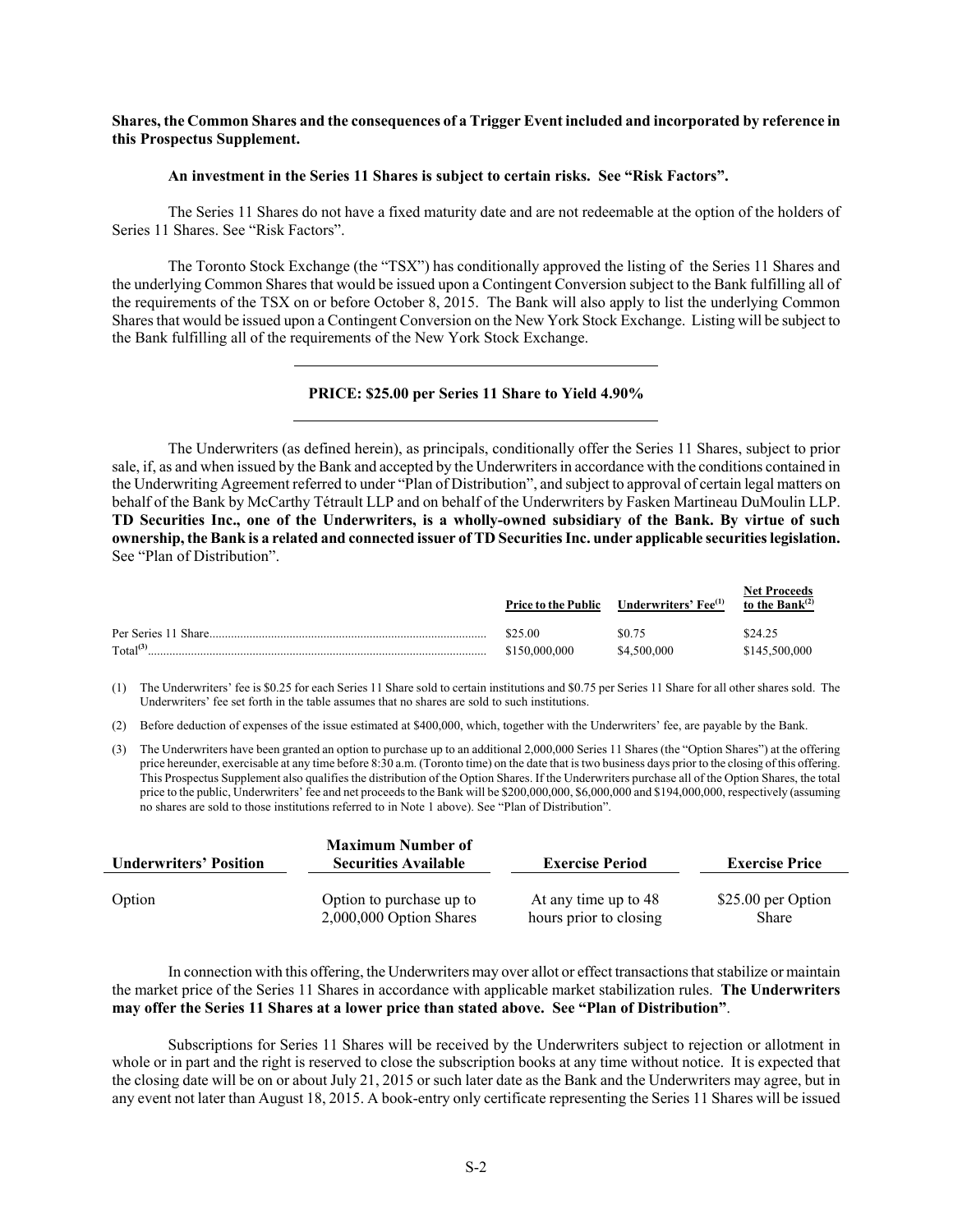in registered form only to CDS Clearing and Depository Services Inc. ("CDS"), or its nominee, and will be deposited with CDS on closing of this offering. A purchaser of the Series 11 Shares will receive only a customer confirmation from the registered dealer who is a CDS participant and from or through whom the Series 11 Shares are purchased. See "Details of the Offering —Depository Services".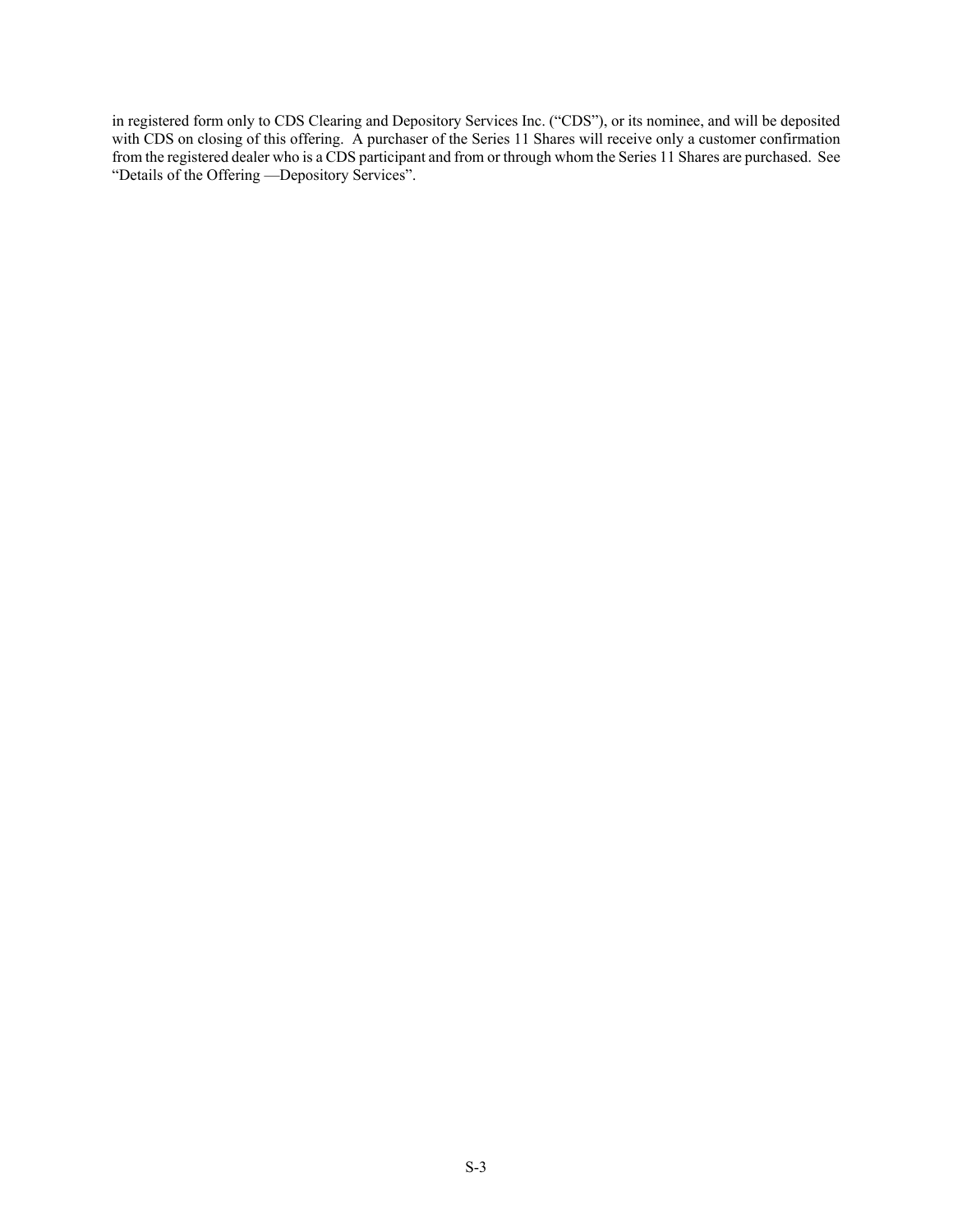### **TABLE OF CONTENTS**

#### **Page**

| <b>RATINGS</b>               |      |
|------------------------------|------|
|                              |      |
|                              |      |
|                              |      |
|                              |      |
|                              |      |
|                              |      |
| LEGAL MATTERS                |      |
|                              |      |
| PURCHASERS' STATUTORY RIGHTS | S-21 |
|                              |      |
|                              |      |

In this Prospectus Supplement, unless otherwise indicated, capitalized terms which are defined in the accompanying short form base shelf prospectus of the Bank dated December 4, 2014 (the "Prospectus") are used herein with the meanings defined therein.

### **ELIGIBILITY FOR INVESTMENT**

In the opinion of McCarthy Tétrault LLP, counsel to the Bank, and Fasken Martineau DuMoulin LLP, counsel to the Underwriters, the Series 11 Shares to be issued under this Prospectus Supplement, if issued on the date hereof, would be, on such date, qualified investments under the *Income Tax Act* (Canada) (the "Tax Act") and the regulations thereunder for trusts governed by registered retirement savings plans ("RRSPs"), registered retirement income funds ("RRIFs"), deferred profit sharing plans, registered education savings plans, registered disability savings plans and taxfree savings accounts ("TFSAs"). The Series 11 Shares will not be prohibited investments on such date for a TFSA, RRSP or RRIF provided that, for purposes of the Tax Act, the holder of the TFSA or the annuitant of the RRSP or RRIF, as the case may be, deals at arm's length with the Bank and does not have a significant interest (within the meaning of the Tax Act) in the Bank, or provided that such shares constitute "excluded property" (as defined in subsection 207.01(1) of the Tax Act) for the TFSA, RRSP or RRIF, as the case may be. Holders of TFSAs and annuitants of RRSPs or RRIFs should consult their own tax advisors in this regard.

# **CAUTION REGARDING FORWARD-LOOKING STATEMENTS**

This Prospectus Supplement, including those documents incorporated by reference, may contain forwardlooking statements. All such statements are made pursuant to the "safe harbour" provisions of, and are intended to be forward-looking statements under, applicable Canadian and U.S. securities legislation, including the U.S. Private Securities Litigation Reform Act of 1995. Forward-looking statements include, but are not limited to, statements made in the Bank's management's discussion & analysis for the fiscal year ended October 31, 2014 (the "2014 MD&A") and made in the Bank's second quarter management's discussion and analysis for the three and six months ended April 30, 2015 ("Q2 2015 MD&A") under the heading "Economic Summary and Outlook", for each business segment under headings "Business Outlook and Focus for 2015", and in other statements regarding the Bank's objectives and priorities for 2015 and beyond and strategies to achieve them, and the Bank's anticipated financial performance. Forward-looking statements are typically identified by words such as "will", "should", "believe", "expect", "anticipate", "intend", "estimate", "plan", "may", and "could".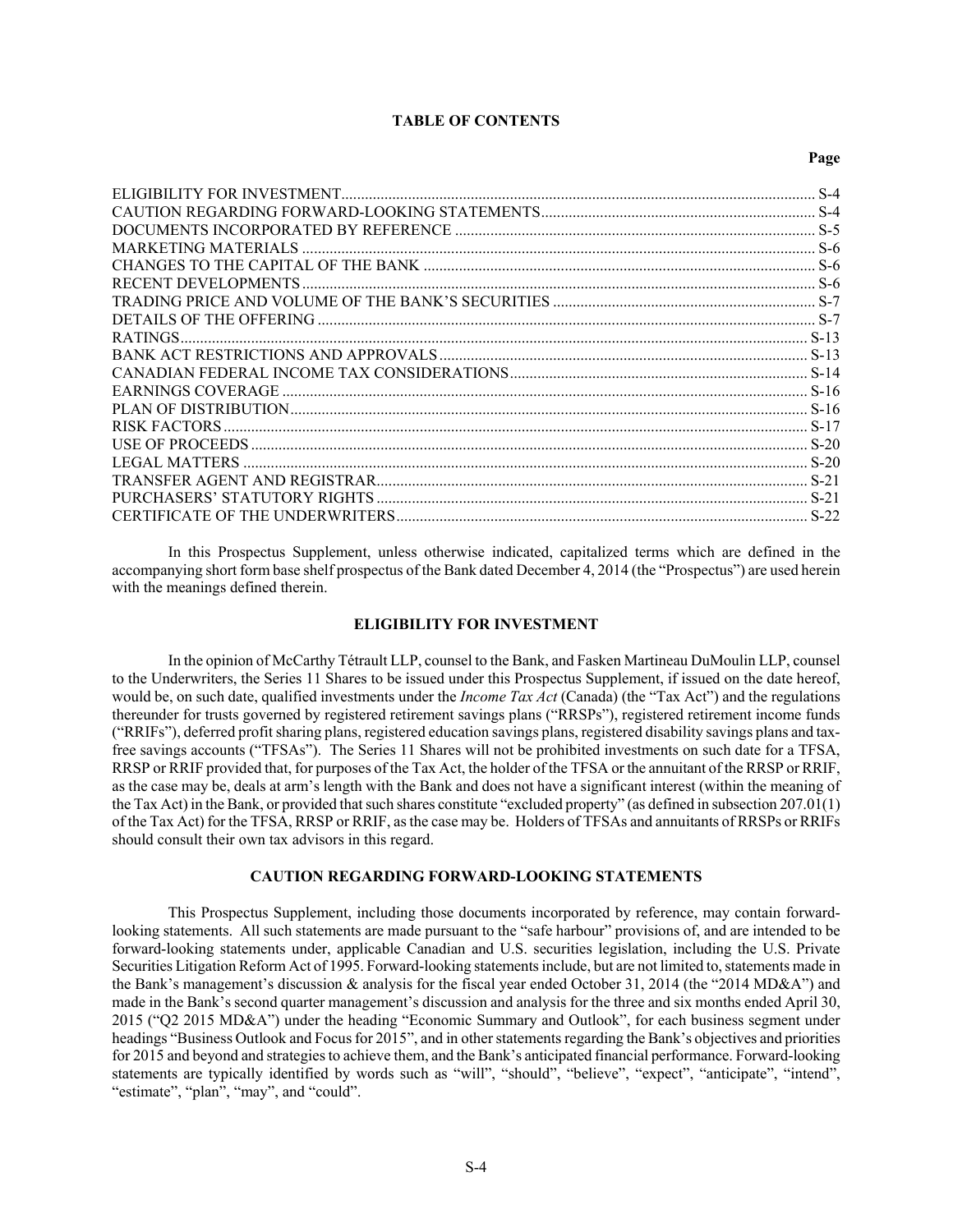By their very nature, these forward-looking statements require the Bank to make assumptions and are subject to inherent risks and uncertainties, general and specific. Especially in light of the uncertainty related to the physical, financial, economic, political, and regulatory environments, such risks and uncertainties – many of which are beyond the Bank's control and the effects of which can be difficult to predict – may cause actual results to differ materially from the expectations expressed in the forward-looking statements. Risk factors that could cause, individually or in the aggregate, such differences include: credit, market (including equity, commodity, foreign exchange, and interest rate), liquidity, operational (including technology), reputational, insurance, strategic, regulatory, legal, environmental, capital adequacy, and other risks. Examples of such risk factors include the general business and economic conditions in the regions in which the Bank operates; the ability of the Bank to execute on key priorities, including to successfully complete acquisitions and strategic plans and to attract, develop and retain key executives; disruptions in or attacks (including cyber-attacks) on the Bank's information technology, internet, network access or other voice or data communications systems or services; the evolution of various types of fraud or other criminal behaviour to which the Bank is exposed; the failure of third parties to comply with their obligations to the Bank or its affiliates, including relating to the care and control of information; the impact of new and changes to current laws and regulations; the overall difficult litigation environment, including in the U.S.; increased competition, including through internet and mobile banking; changes to the Bank's credit ratings; changes in currency and interest rates; increased funding costs for credit due to market illiquidity and competition for funding; changes to accounting policies and methods used by the Bank; and the occurrence of natural and unnatural catastrophic events and claims resulting from such events. The Bank cautions that the preceding list is not exhaustive of all possible risk factors and other factors could also adversely affect the Bank's results. For more detailed information, please see the "Risk Factors and Management" section of the 2014 MD&A, as may be updated in subsequently filed quarterly reports to shareholders. All such factors should be considered carefully, as well as other uncertainties and potential events, and the inherent uncertainty of forward-looking statements, when making decisions with respect to the Bank and the Bank cautions readers not to place undue reliance on the Bank's forward-looking statements.

Material economic assumptions underlying the forward-looking statements contained in this Prospectus Supplement or any documents incorporated by reference herein are set out in the 2014 MD&A under the headings "Economic Summary and Outlook", and for each business segment, "Business Outlook and Focus for 2015", each as updated in subsequently filed quarterly reports to shareholders.

Any forward-looking statements contained in this Prospectus Supplement represent the views of management only as of the date of this Prospectus Supplement and are presented for the purpose of assisting prospective purchasers of the Bank's securities in understanding the Bank's financial position, objectives and priorities and anticipated financial performance as at and for the periods ended on the dates presented, and may not be appropriate for other purposes. The Bank does not undertake to update any forward-looking statements, whether written or oral, that may be made from time to time by or on its behalf, except as required under applicable securities legislation. See "Risk Factors".

## **DOCUMENTS INCORPORATED BY REFERENCE**

This Prospectus Supplement is deemed to be incorporated by reference into the Prospectus solely for the purpose of the offering of the Series 11 Shares. Other documents are also incorporated or deemed to be incorporated by reference into the Prospectus and reference should be made to the Prospectus for full particulars thereof. In addition, the following documents filed with the Superintendent and the various securities commissions or similar authorities in Canada are incorporated by reference into this Prospectus Supplement:

- (i) the management proxy circular dated as of January 22, 2015
- (ii) the consolidated interim financial statements for the three and six months ended April 30, 2015 with comparative consolidated financial statements for the three and six months ended April 30, 2014, together with the Q2 2015 MD&A; and
- (iii) the term sheet delivered to potential investors with respect to this offering dated July 9, 2015 (the "Marketing Materials").

Any statement contained in this Prospectus Supplement or in a document incorporated or deemed to be incorporated by reference herein shall be deemed to be modified or superseded for the purposes of this Prospectus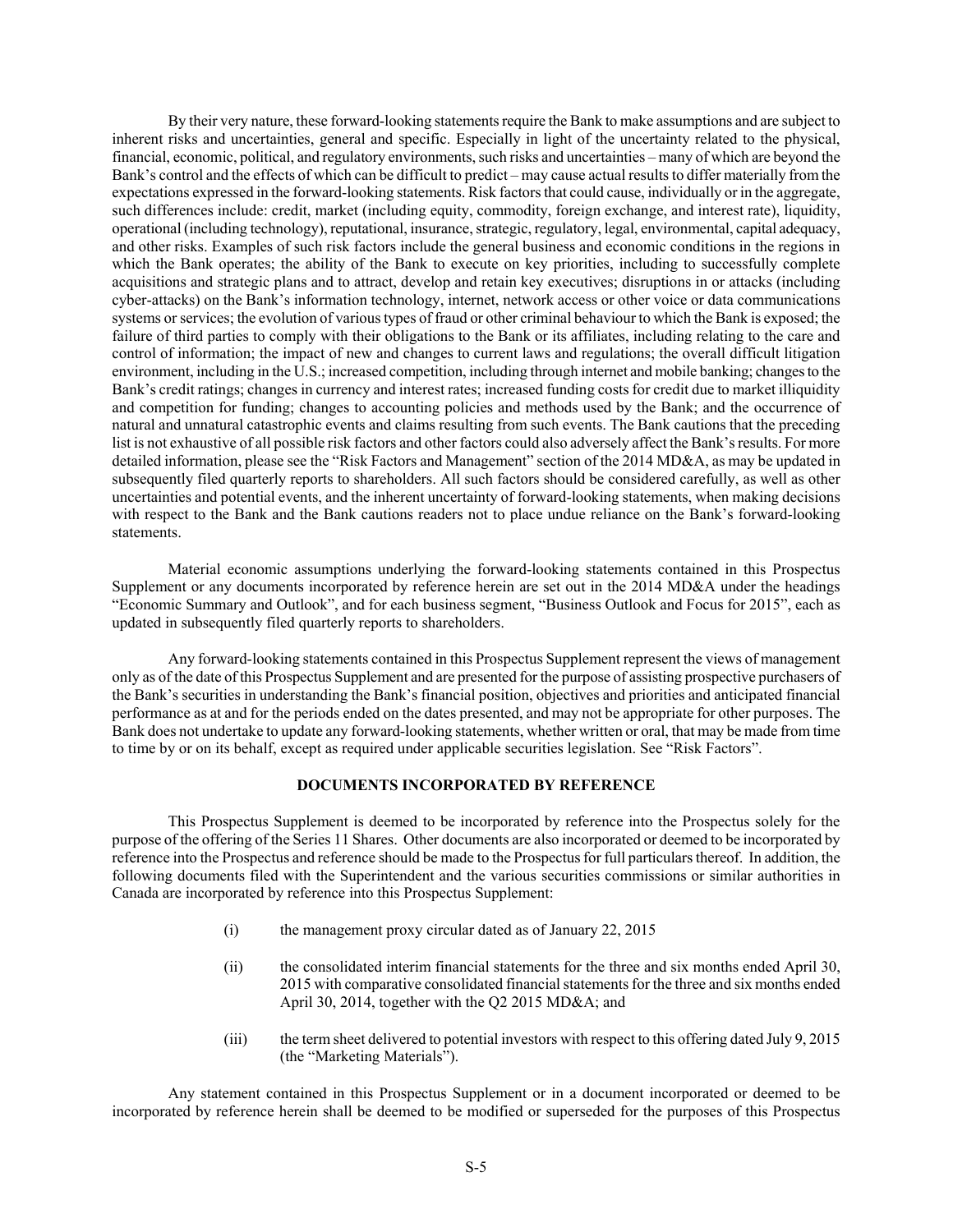Supplement to the extent that a statement contained herein or in any other subsequently filed document which also is or is deemed to be incorporated by reference herein modifies or supersedes such statement. The modifying or superseding statement need not state that it has modified or superseded a prior statement or include any other information set forth in the document that it modifies or supersedes. The making of a modifying or superseding statement is not to be deemed an admission for any purposes that the modified or superseded statement, when made, constituted a misrepresentation, an untrue statement of a material fact or an omission to state a material fact that was required to be stated or that was necessary to make a statement not misleading in light of the circumstances in which it was made. Any statement so modified or superseded shall not be deemed, except as so modified or superseded, to constitute a part of this Prospectus Supplement.

# **MARKETING MATERIALS**

The Marketing Materials are not part of this Prospectus Supplement or the Prospectus to the extent that the contents of such materials have been modified or superseded by a statement contained in this Prospectus Supplement or any amendment. In addition, any template version of any other marketing materials filed with the securities commission or similar authority in each of the provinces and territories of Canada in connection with this offering after the date hereof but prior to the termination of the distribution of the Series 11 Shares under this Prospectus Supplement is deemed to be incorporated by reference herein and in the Prospectus.

# **CHANGES TO THE CAPITAL OF THE BANK**

On May 1, 2015 the Bank redeemed all of its outstanding Non-cumulative Redeemable Class A First Preferred Shares, Series R. On June 24, 2015, the Bank issued \$1.5 billion principal amount of 2.692% medium term notes (nonviability contingent capital (NVCC)) constituting subordinated indebtedness of the Bank.

# **RECENT DEVELOPMENTS**

The Canadian federal budget released on April 21, 2015 confirmed the Government of Canada's intention to implement a Taxpayer Protection and Bank Recapitalization (bail-in) regime for Canada's systemically important banks ("D-SIBs"). The budget did not provide details of implementation but it is the Bank's understanding that the principles of the regime would be largely based on the attributes discussed in the consultation paper issued by the Canadian Department of Finance on August 1, 2014. The overarching policy objective is to preserve financial stability while protecting taxpayers in the event of the failure of D-SIBs. The bail-in regime is designed to enable the expedient conversion, in whole or in part, of certain bank liabilities (bail-in debt) into common equity, thus ensuring that the D-SIBs emerge from conversion as adequately capitalized. Bail-in debt includes long-term senior unsecured debt that is tradable and transferable, and has an original term to maturity of over 400 days. Consumer deposits are excluded.

Upon (i) the determination by the Superintendent that a D-SIB has ceased, or is about to cease, to be viable and (ii) all capital instruments that meet the Basel III requirements for absorption of loss at the point of non-viability having been converted into common equity*,* all or a portion of the bail-in debt may be converted into common equity*.* The proposal specifies that the hierarchy of claims between bail-in debt holders and other capital providers (including holders of non-viability contingent capital subordinated debentures and preferred shares, such as the Series 11 Shares) would be respected such that the bail-in debt holders would receive economic entitlements more favourable than those received by other capital providers.

No implementation timeline has been provided. The federal budget stipulated that the rules would not be applied retroactively to liabilities outstanding as of the implementation date. The proposed changes could adversely affect the Bank's cost of funding.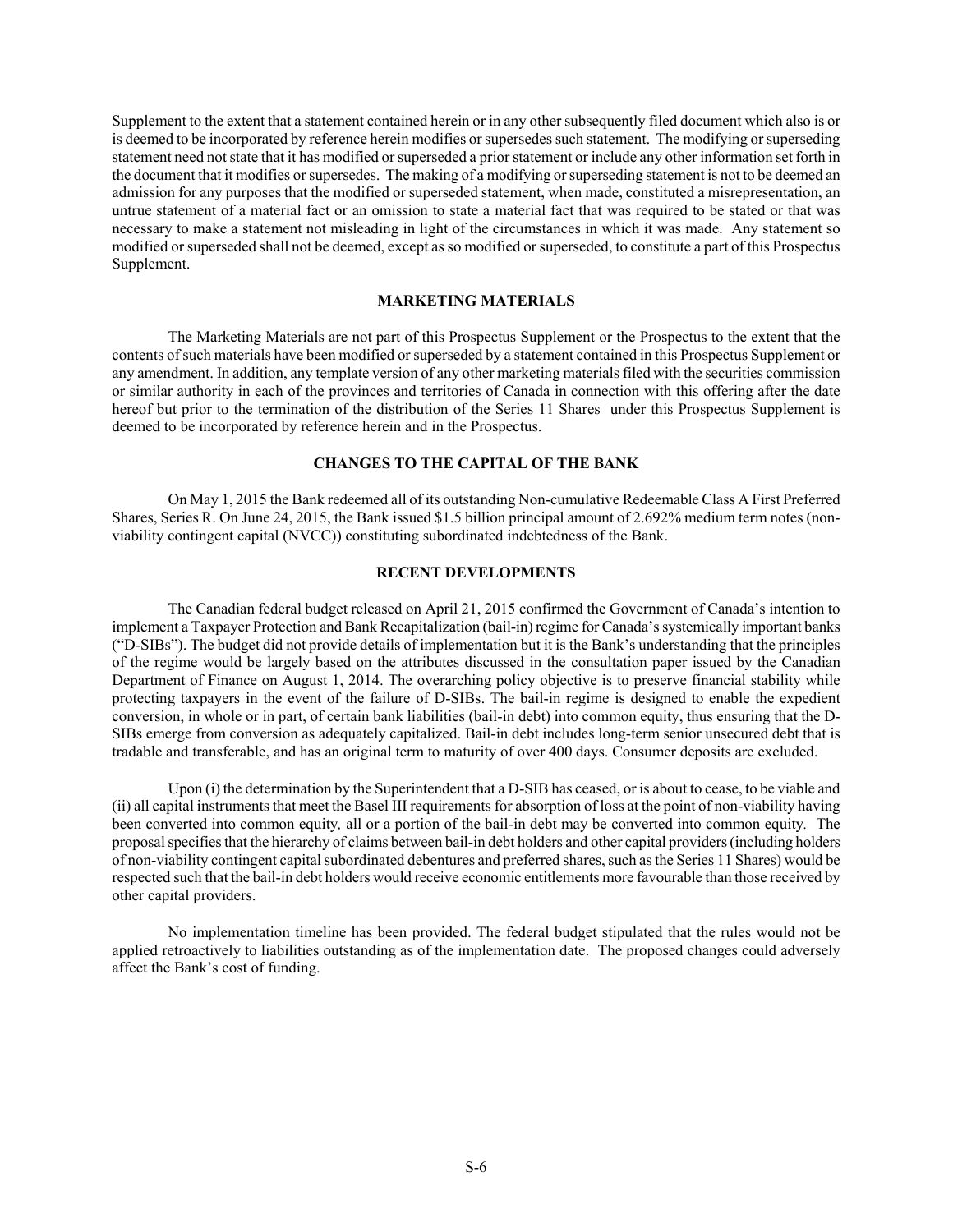# **TRADING PRICE AND VOLUME OF THE BANK'S SECURITIES**

The following chart sets out the trading price and volume of the Bank's securities on the TSX during the 12 months preceding the date of this Prospectus Supplement:

|                                                         | July<br>2014                                                   | Aug<br>2014                                  | <b>Sept</b><br>2014                              | Oct<br>2014              | <b>Nov</b><br>2014                                           | <b>Dec</b><br>2014             | Jan<br>2015                      | Feb<br>2015              | Mar<br>2015                                                    | April<br>2015            | May<br>2015              | June<br>2015             | July 1 to<br>July 8,<br>2015 |
|---------------------------------------------------------|----------------------------------------------------------------|----------------------------------------------|--------------------------------------------------|--------------------------|--------------------------------------------------------------|--------------------------------|----------------------------------|--------------------------|----------------------------------------------------------------|--------------------------|--------------------------|--------------------------|------------------------------|
| <b>COMMON SHARES</b>                                    |                                                                |                                              |                                                  |                          |                                                              |                                |                                  |                          |                                                                |                          |                          |                          |                              |
| High (\$)<br>$Low($ \$)<br>Vol. ('000)                  | 57.68<br>54.60<br>45,972                                       | 58.20<br>55.31<br>41,747                     | 57.97<br>54.37<br>60.075                         | 55.74<br>50.11<br>64,275 | 57.89<br>55.09<br>39,142                                     | 57.82<br>51.51<br>81,491       | 55.49<br>49.67<br>78,649         | 55.89<br>50.71<br>64,465 | 55.18<br>52.81<br>70,562                                       | 56.34<br>53.84<br>51,661 | 56.48<br>54.15<br>51,166 | 55.09<br>52.57<br>81,185 | 53.59<br>52.09<br>15,467     |
|                                                         | <b>PREFERRED SHARES</b>                                        |                                              |                                                  |                          |                                                              |                                |                                  |                          |                                                                |                          |                          |                          |                              |
| <b>Series S</b><br>High(S)<br>Low(\$)<br>Vol. ('000)    | 25.50<br>25.08<br>50                                           | 25.49<br>25.31<br>51                         | 25.99<br>25.22<br>38                             | 25.44<br>25.15<br>232    | 25.76<br>25.32<br>25                                         | 25.71<br>25.22<br>126          | 25.99<br>25.03<br>104            | 25.40<br>25.03<br>197    | 25.60<br>25.23<br>98                                           | 25.39<br>25.03<br>143    | 25.28<br>24.95<br>50     | 25.29<br>25.06<br>52     | 25.21<br>25.00<br>26         |
| <b>Series T</b><br>High(S)<br>Low(\$)<br>Vol. ('000)    | 25.44<br>25.20<br>63                                           | 25.69<br>25.20<br>55                         | 25.71<br>25.20<br>81                             | 25.52<br>25.26<br>52     | 25.59<br>25.40<br>68                                         | 25.56<br>25.23<br>55           | 25.50<br>22.61<br>146            | 23.99<br>23.00<br>167    | 24.31<br>23.84<br>117                                          | 24.25<br>23.76<br>64     | 24.36<br>24.01<br>66     | 24.50<br>23.94<br>229    | 24.25<br>23.78<br>14         |
| <b>Series Y</b><br>High(S)<br>Low(S)<br>Vol. ('000)     | 25.59<br>25.35<br>214                                          | 25.60<br>25.41<br>44                         | 25.71<br>25.43<br>52                             | 25.53<br>25.25<br>52     | 25.89<br>25.47<br>41                                         | 25.80<br>25.38<br>116          | 26.02<br>25.25<br>84             | 25.66<br>25.06<br>35     | 25.78<br>25.33<br>86                                           | 25.53<br>25.12<br>86     | 25.59<br>25.17<br>100    | 25.60<br>25.25<br>118    | 25.37<br>25.07<br>$\tau$     |
| Series Z<br>High(S)<br>$Low($ \$)<br>Vol. ('000)        | 25.36<br>25.01<br>53                                           | 25.57<br>25.18<br>81                         | 25.64<br>25.31<br>59                             | 25.69<br>25.30<br>40     | 25.58<br>25.45<br>54                                         | 25.63<br>25.16<br>46           | 25.63<br>23.25<br>52             | 24.20<br>23.16<br>92     | 24.24<br>23.81<br>60                                           | 24.31<br>23.90<br>50     | 24.32<br>24.05<br>49     | 24.35<br>24.01<br>115    | 24.25<br>23.78<br>14         |
| Series <sub>1</sub><br>High(S)<br>Low(S)<br>Vol ('000)  | 25.60<br>25.26<br>1,473                                        | 25.46<br>25.27<br>267                        | 25.40<br>25.20<br>329                            | 25.43<br>24.97<br>522    | 25.61<br>25.35<br>565                                        | 25.69<br>25.05<br>210          | 25.56<br>24.60<br>329            | 25.04<br>24.50<br>368    | 25.00<br>24.55<br>441                                          | 24.98<br>23.15<br>260    | 24.93<br>23.86<br>182    | 24.06<br>22.77<br>163    | 23.30<br>21.85<br>42         |
| Series 3<br>High(S)<br>Low(S)<br>Vol ('000)             | 25.08<br>24.99<br>1,013                                        | 25.25<br>24.99<br>1,878                      | 25.29<br>25.05<br>894                            | 25.36<br>24.95<br>604    | 25.55<br>25.20<br>619                                        | 25.55<br>24.87<br>401          | 25.46<br>24.01<br>542            | 24.95<br>24.38<br>291    | 24.95<br>24.55<br>669                                          | 24.79<br>22.86<br>418    | 24.89<br>23.76<br>252    | 23.93<br>22.78<br>279    | 23.22<br>21.85<br>50         |
| Series 5<br>High(S)<br>Low(S)<br>Vol ('000)             | $\sim$<br>$\sim$                                               | $\overline{\phantom{a}}$<br>L.               | ÷,<br>$\overline{\phantom{a}}$<br>$\overline{a}$ | $\sim$<br>L.             | $\overline{a}$<br>$\blacksquare$<br>$\overline{\phantom{a}}$ | 25.00<br>24.74<br>1,631        | 25.21<br>24.11<br>1,725          | 24.90<br>24.36<br>780    | 24.84<br>24.41<br>552                                          | 24.70<br>22.80<br>561    | 24.49<br>23.50<br>425    | 23.81<br>22.45<br>340    | 22.86<br>21.40<br>47         |
| Series <sub>7</sub><br>High(S)<br>Low(S)<br>Vol. ('000) | $\overline{\phantom{a}}$<br>$\overline{\phantom{a}}$<br>$\sim$ | ÷.<br>$\overline{\phantom{a}}$               | ÷,<br>L.<br>$\bar{\phantom{a}}$                  | ä,                       | ä,<br>÷.<br>L.                                               | ÷.<br>$\overline{a}$           | $\overline{a}$<br>$\overline{a}$ | $\mathbf{r}$             | 25.08<br>24.80<br>1,837                                        | 25.07<br>24.67<br>777    | 25.00<br>24.77<br>534    | 25.00<br>24.72<br>250    | 24.82<br>24.02<br>72         |
| Series 9<br>High(S)<br>Low(S)<br>Vol. ('000)            | $\overline{a}$<br>$\overline{a}$                               | $\ddot{\phantom{1}}$<br>$\overline{a}$<br>÷. | $\sim$<br>$\blacksquare$<br>$\sim$               | $\overline{a}$           | $\overline{a}$<br>$\overline{a}$<br>÷.                       | ÷.<br>$\sim$<br>$\overline{a}$ | $\overline{a}$                   | $\overline{\phantom{a}}$ | $\sim$<br>$\overline{\phantom{a}}$<br>$\overline{\phantom{a}}$ | 25.13<br>24.79<br>1,108  | 25.20<br>24.85<br>545    | 25.17<br>24.82<br>402    | 25.17<br>24.93<br>65         |

# **DETAILS OF THE OFFERING**

The following is a summary of certain provisions attaching to the Series 11 Shares as a series. See "Description of Preferred Shares" in the Prospectus for a description of the general terms and provisions of the Class A First Preferred Shares as a class.

# **Definition of Terms**

The following definitions are relevant to the Series 11 Shares:

"**Common Share Price**" means the volume weighted average per share trading price of the Common Shares on the TSX for the 10 consecutive Trading Day period ending on the Trading Day immediately before the occurrence of a Trigger Event, or if the Common Shares are not then listed on the TSX, the principal stock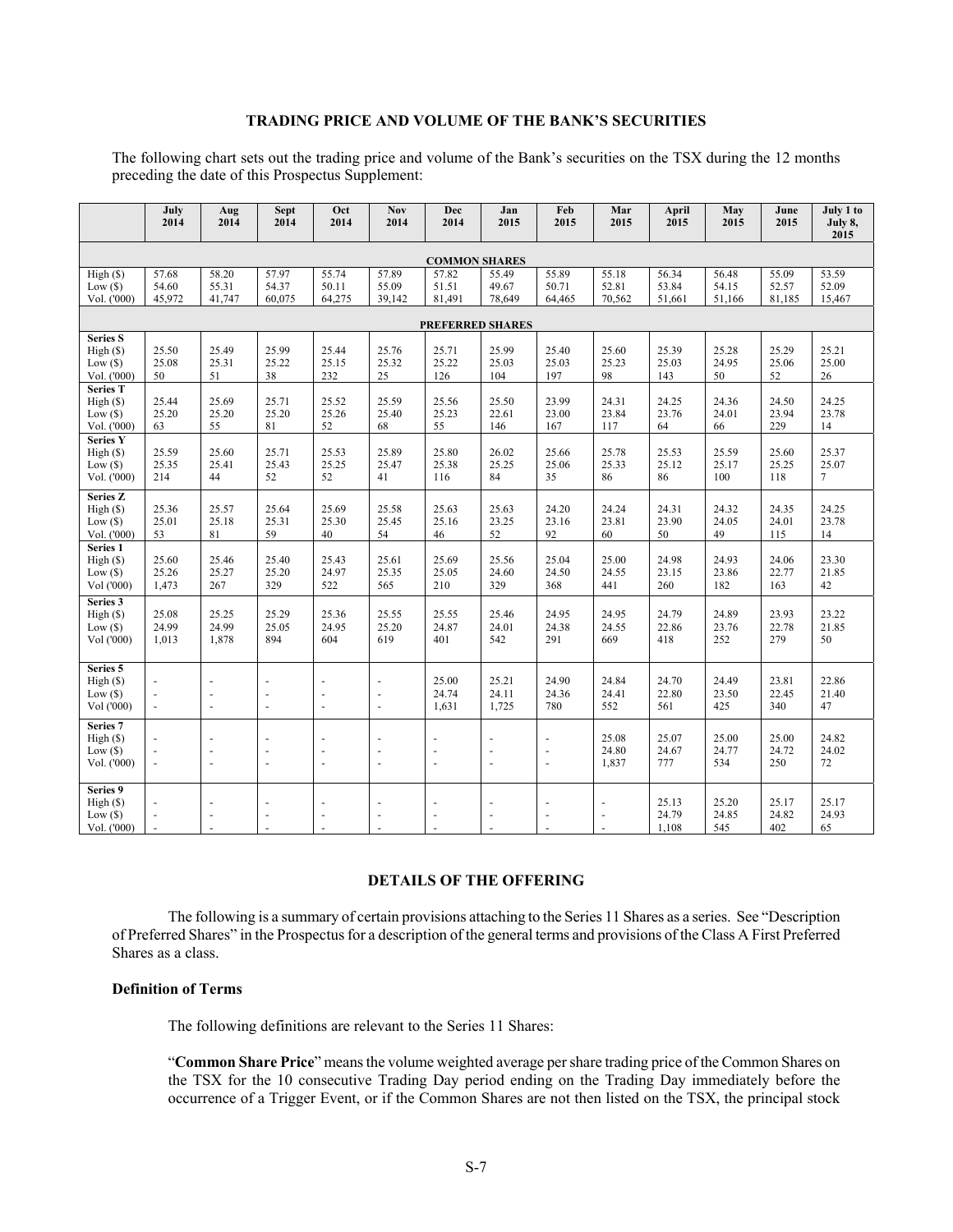exchange on which the Common Shares are then listed or quoted (being the stock exchange with the greatest volume of trading in the Common Shares during the previous six months), or if such shares are not listed or quoted on any stock exchange, or if no such trading prices are available, the Floor Price.

"**Conversion Price**" means the greater of the Common Share Price and the Floor Price.

"**Floor Price**" means \$5.00, as such price may be adjusted as described under "- Conversion of Series 11 Shares into Common Shares upon a Trigger Event".

"**Ineligible Government Holder**" means any person who is the federal or a provincial government in Canada or agent or agency thereof, or the government of a foreign country or any political subdivision of a foreign country, or any agent or agency of a foreign government, in each case to the extent that the recording in the Bank's securities register of a transfer or issue of any share of the Bank to such person would cause the Bank to contravene the Bank Act.

"**Ineligible Person**" means any person whose address is in, or whom the Bank or its transfer agent has reason to believe is a resident of, any jurisdiction outside of Canada to the extent that the issuance or delivery by the Bank to such person of New Preferred Shares or Common Shares, as the case may be, upon the exercise of rights of conversion or upon a Contingent Conversion (a) would require the Bank to take any action to comply with securities, banking or analogous laws of such jurisdiction or (b) would give rise to a liability for withholding tax in connection with such issuance or delivery.

"**Multiplier**" means 1.0.

"**New Preferred Shares**" means a further series of Class A First Preferred Shares constituted by the Board of Directors having rights, privileges, restrictions and conditions attaching thereto which would qualify such New Preferred Shares as Tier 1 capital or equivalent of the Bank under the then current capital adequacy guidelines prescribed by the Superintendent if applicable, and if not applicable, having such rights, privileges, restrictions and conditions as the Board of Directors may determine, provided that in each case such New Preferred Shares will not, if issued, be or be deemed to be "short term preferred shares" within the meaning of the Tax Act.

"**Share Value**" means for a Series 11 Share, \$25.00 plus declared and unpaid dividends thereon as of the date of the Trigger Event.

"**Significant Shareholder**" means any person who beneficially owns, directly or indirectly, through entities controlled by such person or persons associated with or acting jointly or in concert with such person (as determined in accordance with the Bank Act), shares of any class of the Bank in excess of 10% of the total number of outstanding shares of that class in contravention of the Bank Act.

"**Trading Day**" means, with respect to any stock exchange or market, a day on which shares may be traded through the facilities of that stock exchange or market.

"**Trigger Event**" has the meaning set out in the Office of the Superintendent of Financial Institutions Canada ("OSFI"), Guideline for Capital Adequacy Requirements (CAR), Chapter 2 — Definition of Capital, effective December 2014, as such term may be amended or superseded by OSFI from time to time, which term currently provides that each of the following constitutes a Trigger Event:

(a) the Superintendent publicly announces that the Bank has been advised, in writing, that the Superintendent is of the opinion that the Bank has ceased, or is about to cease, to be viable and that, after the conversion of all contingent instruments (including the Series 11 Shares) and taking into account any other factors or circumstances that are considered relevant or appropriate, it is reasonably likely that the viability of the Bank will be restored or maintained; or

(b) the federal or a provincial government in Canada publicly announces that the Bank has accepted or agreed to accept a capital injection, or equivalent support, from the federal government or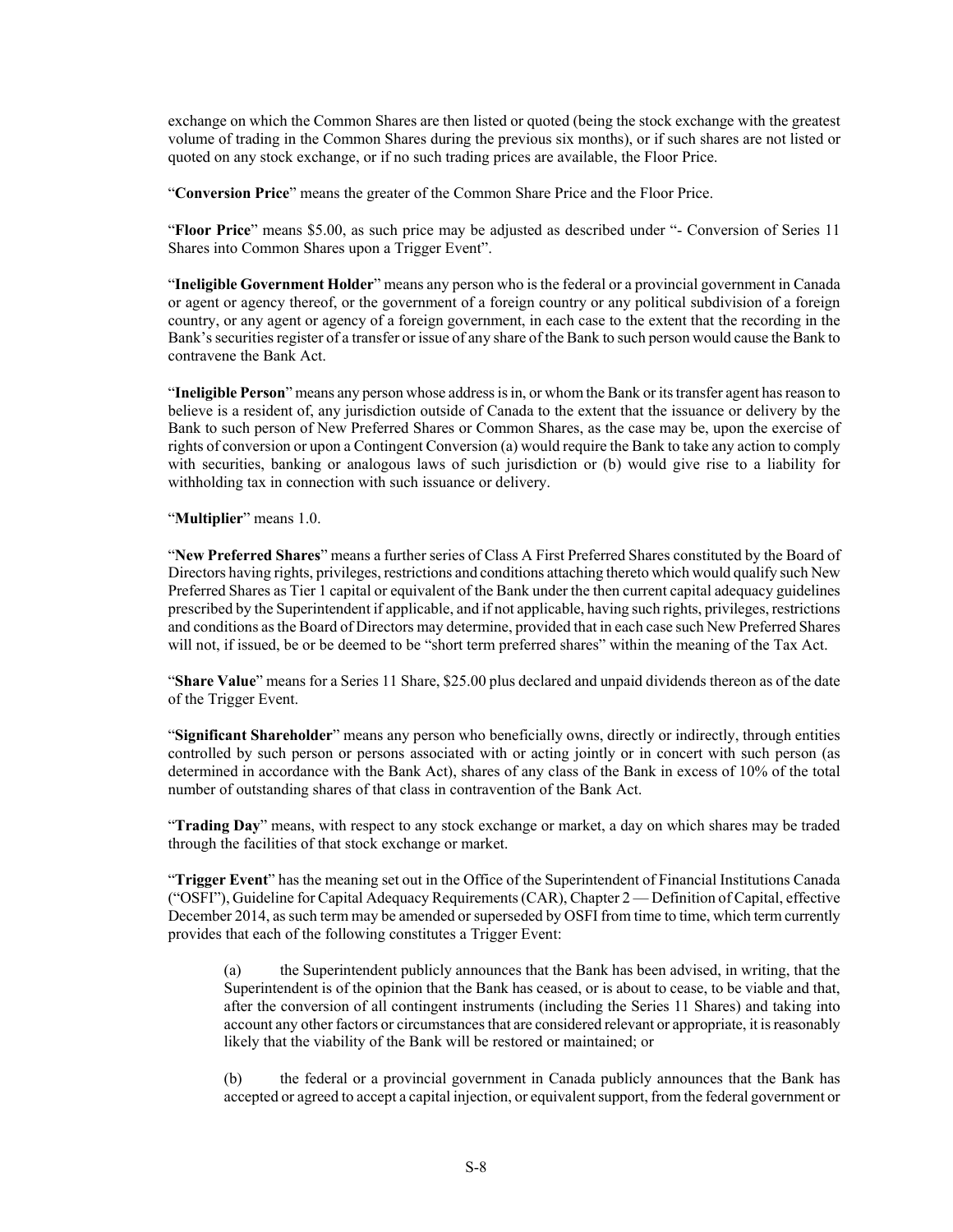any provincial government or political subdivision in Canada or agent or agency thereof without which the Bank would have been determined by the Superintendent to be non-viable.

#### **Issue Price**

The Series 11 Shares will have an issue price of \$25.00 per share.

#### **Dividends on Series 11 Shares**

The holders of the Series 11 Shares will be entitled to receive quarterly non-cumulative preferential cash dividends at a per annum rate of 4.90%, as and when declared by the Board of Directors, subject to the provisions of the Bank Act, payable on the last day of January, April, July and October in each year. Such quarterly cash dividends, if declared, will be \$1.225 per share. Notwithstanding the foregoing, the first dividend per Series 11 Share, if declared, will be payable on October 31, 2015 in respect of the period from and including July 21, 2015 to but excluding October 31, 2015, in the amount of \$0.3423 per share, based on the anticipated closing date of this offering of July 21, 2015. If the Board of Directors of the Bank does not declare a dividend, or any part thereof, on the Series 11 Shares on or before the dividend payment date therefor, then the rights of the holders of the Series 11 Shares to such dividend, or to any part thereof, will be extinguished.

## **Redemption of Series 11 Shares**

The Series 11 Shares will not be redeemable prior to October 31, 2020. On and after October 31, 2020, but subject to the provisions of the Bank Act, including the prior consent of the Superintendent, and subject to the provisions described below under "- Restrictions on Dividends and Retirement of Series 11 Shares", the Bank may redeem all, or from time to time any part, of the outstanding Series 11 Shares, at the Bank's option without the consent of the holders, by the payment in cash of a sum per share equal to \$26.00 if redeemed prior to October 31, 2021; \$25.75 if redeemed on or after October 31, 2021 and prior to October 31, 2022; \$25.50 if redeemed on or after October 31, 2022 and prior to October 31, 2023; \$25.25 if redeemed on or after October 31, 2023 and prior to October 31, 2024; and \$25.00 if redeemed thereafter, together, in each case, with all declared and unpaid dividends to the date fixed for redemption.

Notice of any redemption of the Series 11 Shares will be given in writing by the Bank not more than 60 days and not less than 30 days prior to the date fixed for redemption. If less than all of the outstanding Series 11 Shares are at any time to be redeemed, the shares to be redeemed will be selected *pro rata* disregarding fractions or in such other manner as the Bank may determine.

#### **Conversion of Series 11 Shares into Another Series of Preferred Shares at the Option of the Holder**

The Bank may at any time, with the consent of the Superintendent, give the holders of the Series 11 Shares notice that they have the right, pursuant to the terms of the Series 11 Shares, at their option, to convert their Series 11 Shares on the date specified in the notice into fully-paid New Preferred Shares on a share for share basis. Notice shall be given by the Bank in writing not more than 60 and not less than 30 days prior to such conversion date.

Upon exercise by the holder of this right to convert Series 11 Shares into New Preferred Shares, the Bank reserves the right not to (i) deliver New Preferred Shares to any person whom the Bank or its transfer agent has reason to believe is an Ineligible Person or any person who, by virtue of that conversion, would become a Significant Shareholder, or (ii) record in its securities register a transfer or issue of New Preferred Shares to any person whom the Bank or its transfer agent has reason to believe is an Ineligible Government Holder based on a declaration submitted to the Bank or its transfer agent by or on behalf of such person. In such circumstances, the Bank or its agent will hold, as agent of any such person, all or the relevant number of New Preferred Shares otherwise to be delivered to such Ineligible Persons or persons who would become Significant Shareholders or registered to such Ineligible Government Holders, as the case may be, and the Bank or its agent will deliver such shares to a broker retained by the Bank for the purpose of selling such New Preferred Shares to parties other than the Bank and its affiliates on behalf of any such person. Such sales (if any) will be made at such times and at such prices, as the Bank (or its agent as directed by the Bank), in its sole discretion, may determine. Neither the Bank nor its agent will be subject to any liability for failure to sell any such New Preferred Shares on behalf of any such person or at any particular price on any particular day. The net proceeds received by the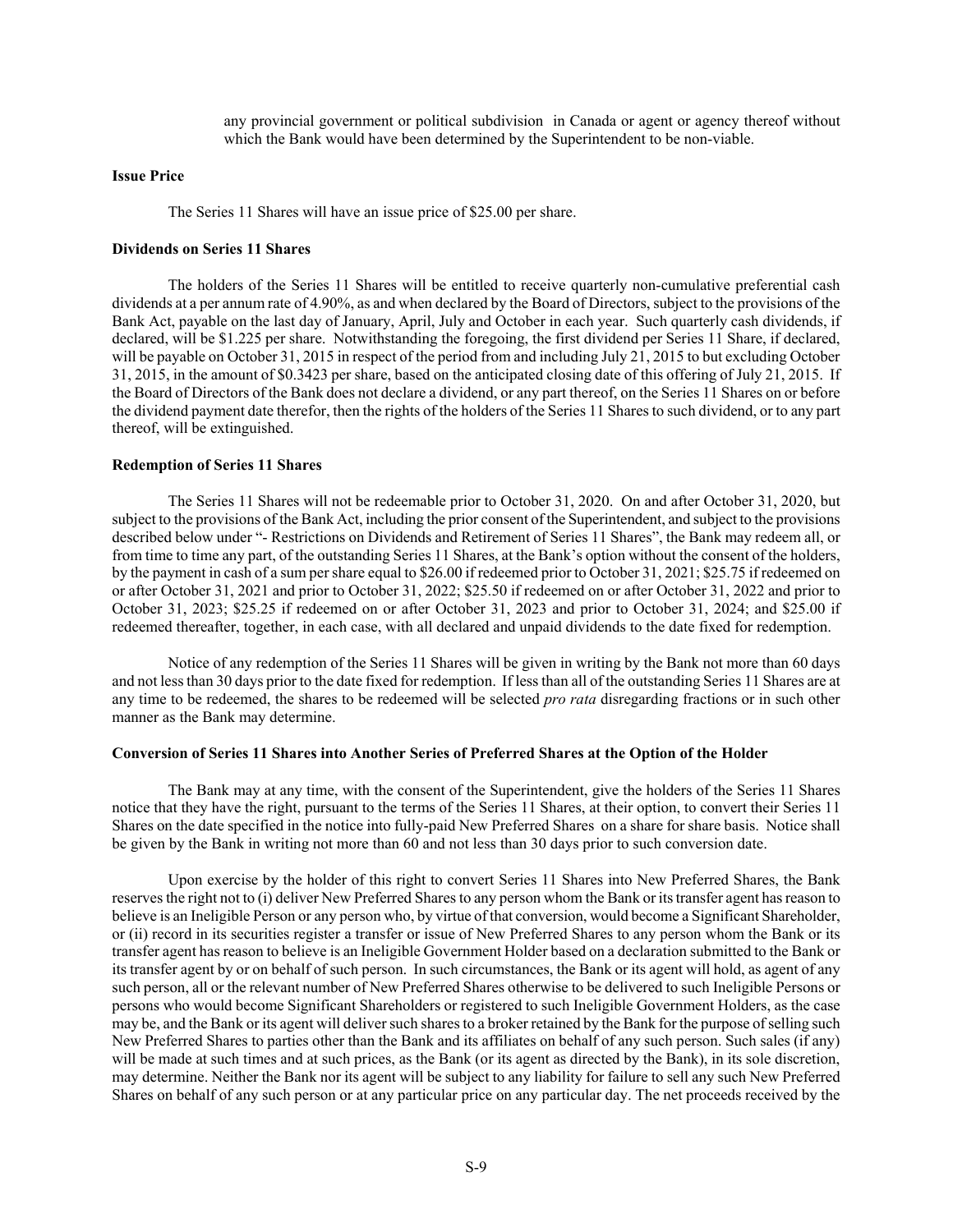Bank or its agent from the sale of any such New Preferred Shares will be delivered to any such person, after deducting the costs of sale and any applicable withholding taxes, in accordance with CDS procedures or otherwise. See "Bank Act Restrictions and Approval" in this Prospectus Supplement and "Bank Act Restrictions and Restrictions on Payment of Dividends" in the Prospectus.

### **Conversion of Series 11 Shares into Common Shares upon a Trigger Event**

Upon the occurrence of a Trigger Event, each Series 11 Share will be automatically and immediately converted, on a full and permanent basis, without the consent of the holder thereof, into that number of fully-paid Common Shares determined by dividing (a) the product of the Multiplier multiplied by the Share Value, by (b) the Conversion Price. In any case where the aggregate number of Common Shares to be issued to a holder of Series 11 Shares pursuant to a Contingent Conversion includes a fraction of a Common Share, such number of Common Shares to be issued to such holder shall be rounded down to the nearest whole number of Common Shares and no cash payment shall be made in lieu of such fractional Common Share.

As promptly as practicable after the occurrence of a Trigger Event, the Bank shall announce the Contingent Conversion by way of a press release and shall give notice of the Contingent Conversion to the then registered holders of the Series 11 Shares. From and after the Contingent Conversion, the Series 11 Shares will cease to be outstanding, the holders of the Series 11 Shares will cease to be entitled to dividends on such shares and any certificates representing the Series 11 Shares will represent only the right to receive upon surrender thereof certificates representing the applicable number of Common Shares described above. A Contingent Conversion shall be mandatory and binding upon both the Bank and all holders of the Series 11 Shares notwithstanding anything else including: (a) any prior action to or in furtherance of redeeming, exchanging or converting the Series 11 Shares pursuant to the other terms and conditions of the Series 11 Shares; and (b) any delay in or impediment to the issuance or delivery of the Common Shares to the holders of the Series 11 Shares. See "Risk Factors" for a discussion of the circumstances that may result in a Trigger Event and the consequences of a Trigger Event to a holder of the Series 11 Shares.

Upon a Contingent Conversion, the Bank reserves the right not to (i) deliver Common Shares to any person whom the Bank or its transfer agent has reason to believe is an Ineligible Person or any person who, by virtue of the Contingent Conversion, would become a Significant Shareholder, or (ii) record in its securities register a transfer or issue of Common Shares to any person whom the Bank or its transfer agent has reason to believe is an Ineligible Government Holder based on a declaration submitted to the Bank or its transfer agent by or on behalf of such person. In those circumstances, the Bank or its agent will hold, as agent of any such person, all or the relevant number of Common Shares otherwise to be delivered to such Ineligible Persons or persons who would become Significant Shareholders or registered to such Ineligible Government Holders, as the case may be, and the Bank or its agent will deliver such shares to a broker retained by the Bank for the purpose of selling such Common Shares to parties other than the Bank and its affiliates on behalf of any such person. Such sales (if any) will be made at such times and at such prices, as the Bank (or its agent as directed by the Bank), in its sole discretion, may determine. Neither the Bank nor its agent will be subject to any liability for failure to sell any such Common Shares on behalf of any such person or at any particular price on any particular day. The net proceeds received by the Bank or its agent from the sale of any such Common Shares will be delivered to any such person, after deducting the costs of sale and any applicable withholding taxes, in accordance with CDS procedures or otherwise. See "Bank Act Restrictions and Approval" in this Prospectus Supplement and "Bank Act Restrictions and Restrictions on Payment of Dividends" in the Prospectus.

The Floor Price is subject to adjustment in the event of: (a) the issuance of Common Shares or securities exchangeable for or convertible into Common Shares to all or substantially all of the holders of the Common Shares as a stock dividend or similar distribution; (b) the subdivision, redivision or change of the Common Shares into a greater number of shares; or (c) the reduction, combination or consolidation of the Common Shares into a lesser number of shares.

No adjustment of the Floor Price will be required if the amount of such adjustment will be less than 1% of the Floor Price in effect immediately prior to the event giving rise to the adjustment, provided, however, that in such case any adjustment that would otherwise be required then to be made will be carried forward and will be made at the time of and together with the next subsequent adjustment which, together with any adjustment so carried forward, will amount to at least 1% of the Floor Price.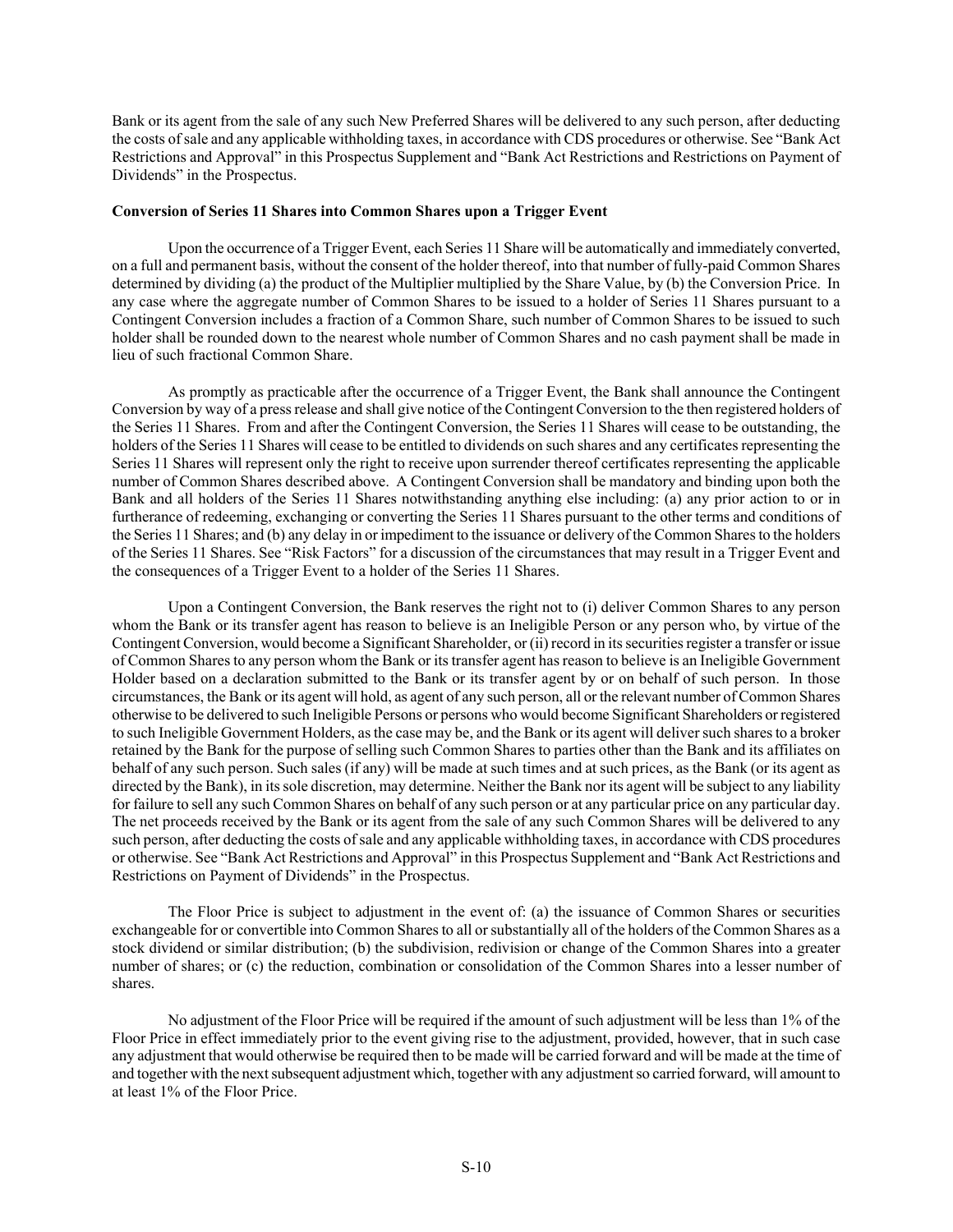In the event of a capital reorganization, consolidation, merger or amalgamation of the Bank or comparable transaction affecting the Common Shares, the Bank shall take all necessary action to ensure that the holders of the Series 11 Shares receive, pursuant to a Contingent Conversion, after such event, the number of shares or other securities that the holders of such Series 11 Shares would have received if the Contingent Conversion occurred immediately prior to the record date for such event. Notwithstanding any other provision of the Series 11 Shares, a Contingent Conversion of such shares shall not be an event of default and the only consequence of a Trigger Event under the provisions of such shares will be the conversion of such shares into Common Shares.

# **Purchase for Cancellation**

Subject to the provisions of the Bank Act, including the prior consent of the Superintendent, and to the provisions described below under "- Restrictions on Dividends and Retirement of the Series 11 Shares", the Bank may at any time purchase for cancellation any Series 11 Shares at the lowest price or prices at which, in the opinion of the Bank, such shares are obtainable.

# **Rights on Liquidation**

In the event of the liquidation, dissolution or winding-up of the Bank, where a Trigger Event has not occurred, the holders of the Series 11 Shares will be entitled to receive a sum per share equal to \$25.00, together with the amount of declared and unpaid dividends to the date of payment, before any amount shall be paid or any assets of the Bank distributed to the holders of the Common Shares or other shares ranking junior to the Series 11 Shares. The holders of the Series 11 Shares will not be entitled to share in any further distribution of the property or assets of the Bank.

If a Trigger Event occurs, the rights on liquidation described above will not be relevant since all Series 11 Shares will be converted into Common Shares which will rank on parity with all other issued and outstanding Common Shares. See "Risk Factors".

### **Restrictions on Dividends and Retirement of Series 11 Shares**

So long as any Series 11 Shares are outstanding, the Bank will not, without the approval of the holders of the Series 11 Shares given as specified below under "— Issuance of Additional Series of Class A First Preferred Shares and Amendment of the Series 11 Share Provisions":

- i. declare any dividend on the Common Shares or any other shares ranking junior to the Series 11 Shares (other than stock dividends on shares ranking junior to the Series 11 Shares); or
- ii. redeem, purchase or otherwise retire any Common Shares or any other shares ranking junior to the Series 11 Shares (except out of the net cash proceeds of a substantially concurrent issue of shares ranking junior to the Series 11 Shares); or
- iii. redeem, purchase or otherwise retire: (i) less than all the Series 11 Shares; or (ii) except pursuant to any purchase obligation, sinking fund, retraction privilege or mandatory redemption provisions attaching to any series of preferred shares of the Bank, any other shares ranking prior to or on a parity with the Series 11 Shares;

unless, in each case, all dividends on the Series 11 Shares up to and including those payable on the dividend payment date for the last completed period for which dividends shall be payable and in respect of which the rights of the holders thereof have not been extinguished, and all dividends then accrued on all other shares ranking prior to or on a parity with the Series 11 Shares, have been declared and paid or set apart for payment.

# **Issuance of Additional Series of Class A First Preferred Shares and Amendment of Series 11 Share Provisions**

The Bank may not, without the prior approval of the holders of the Class A First Preferred Shares (in addition to such approvals as may be required by the Bank Act or any other legal requirement), (i) create or issue any shares ranking in priority to the Class A First Preferred Shares, or (ii) create or issue any additional series of Class A First Preferred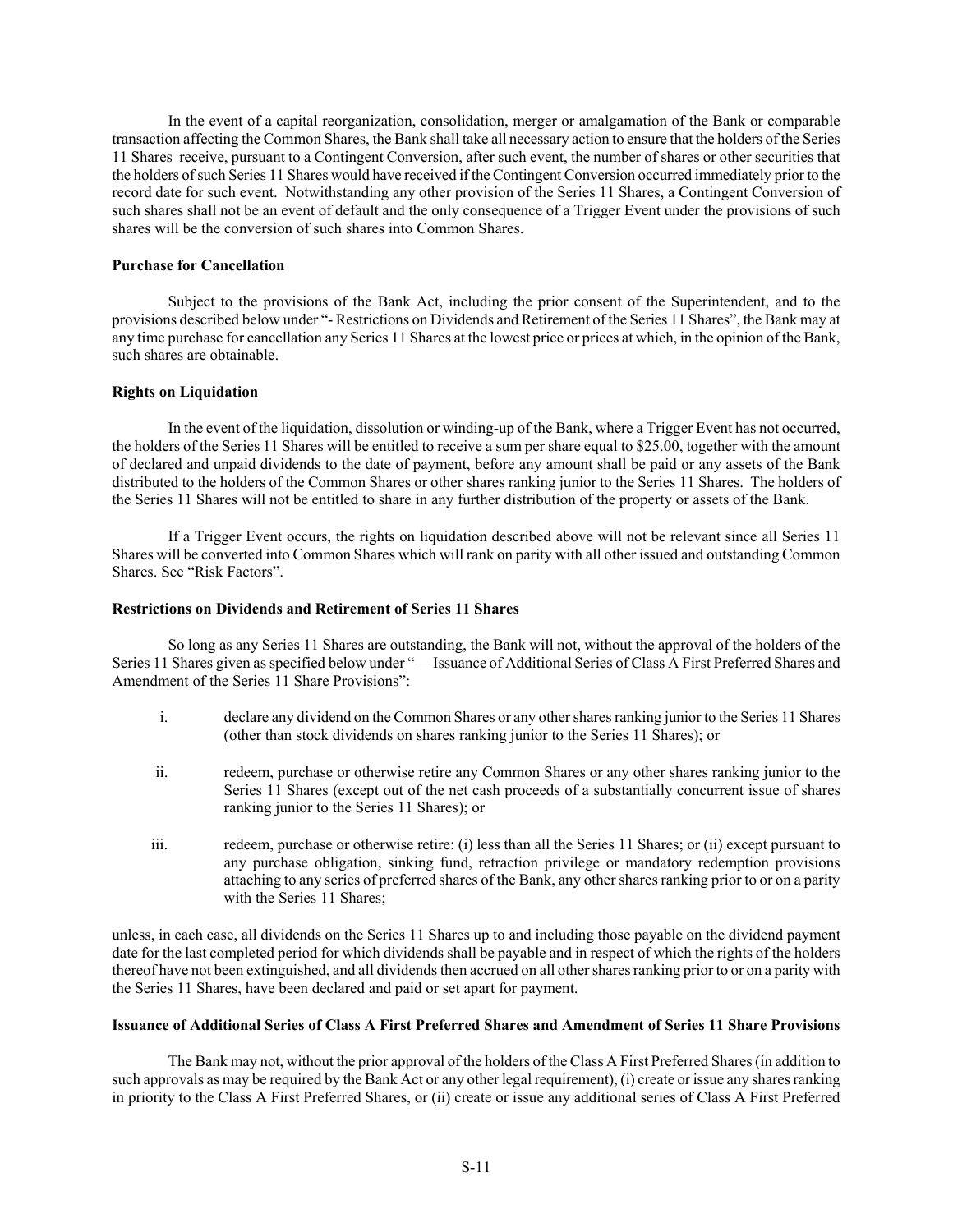Shares or any shares ranking *pari passu* with the Class A First Preferred Shares, unless at the date of such creation or issuance all cumulative dividends up to and including the last completed period for which such cumulative dividends shall be payable, shall have been declared and paid or set apart for payment in respect of each series of cumulative Class A First Preferred Shares then issued and outstanding and any declared and unpaid non-cumulative dividends shall have been paid or set apart for payment in respect of each series of non-cumulative Class A First Preferred Shares then issued and outstanding. Currently, there are no outstanding Class A First Preferred Shares which carry the right to cumulative dividends.

The provisions attaching to the Series 11 Shares may not be deleted or varied without such approval as may then be required by the Bank Act, subject to a minimum requirement for approval by at least two-thirds of the votes cast at a meeting of the holders of the Series 11 Shares duly called for the purpose or by the signature of the holders of at least two-thirds of the Series 11 Shares outstanding. In addition to the aforementioned approval, the Bank will not without, but may from time to time with, the prior approval of the Superintendent make any such deletion or variation which might affect the classification afforded to the Series 11 Shares from time to time for capital adequacy requirements pursuant to the Bank Act and the Regulations and Guidelines thereunder.

# **Voting Rights**

The holders of the Series 11 Shares will not be entitled as such to receive notice of or to attend or to vote at any meeting of the shareholders of the Bank unless and until the first time at which the rights of such holders to any undeclared dividends have been extinguished as described under "- Dividends on Series 11 Shares" above. In that event, the holders of the Series 11 Shares will be entitled to receive notice of, and to attend, all meetings of the shareholders at which directors are to be elected and will be entitled to one vote for each share held. The voting rights of the holders of the Series 11 Shares shall forthwith cease upon the first payment by the Bank of a dividend on the Series 11 Shares to which the holders are entitled subsequent to the time such voting rights arose. At such time as the rights of such holders to any undeclared dividends on the Series 11 Shares have again been extinguished, such voting rights will become effective again and so on from time to time.

# **Tax Election**

The Series 11 Shares will be "taxable preferred shares" as defined in the Tax Act for purposes of the tax under Part IV.1 of the Tax Act applicable to certain corporate holders of the Series 11 Shares. The terms of the Series 11 Shares require the Bank to make the necessary election under Part VI.1 of the Tax Act so that such corporate holders will not be subject to the tax under Part IV.1 of the Tax Act on dividends received (or deemed to be received) on the Series 11 Shares. See "Canadian Federal Income Tax Considerations".

## **Business Day**

 If any action is required to be taken by the Bank on a day that is not a business day, then such action will be taken on the next succeeding day that is a business day.

# **Depository Services**

Except as otherwise provided below, the Series 11 Shares will be issued in "book-entry only" form and must be purchased, transferred, converted or redeemed through participants ("Participants") in the depository service of CDS or its nominee. Each of the Underwriters is a Participant. On the closing of this offering, the Bank will cause a global certificate or certificates representing the Series 11 Shares to be delivered to, and registered in the name of, CDS or its nominee. Except as described below, no purchaser of Series 11 Shares will be entitled to a certificate or other instrument from the Bank or CDS evidencing that purchaser's ownership thereof, and no purchaser will be shown on the records maintained by CDS except through a book-entry account of a Participant acting on behalf of such purchaser. Each purchaser of Series 11 Shares will receive a customer confirmation of purchase from the registered dealer from which the Series 11 Shares are purchased in accordance with the practices and procedures of that registered dealer. The practices of registered dealers may vary, but generally customer confirmations are issued promptly after execution of a customer order. CDS will be responsible for establishing and maintaining book-entry accounts for its Participants having interests in the Series 11 Shares. Reference in this Prospectus Supplement to a holder of the Series 11 Shares means, unless the context otherwise requires, the owner of the beneficial interest in the Series 11 Shares.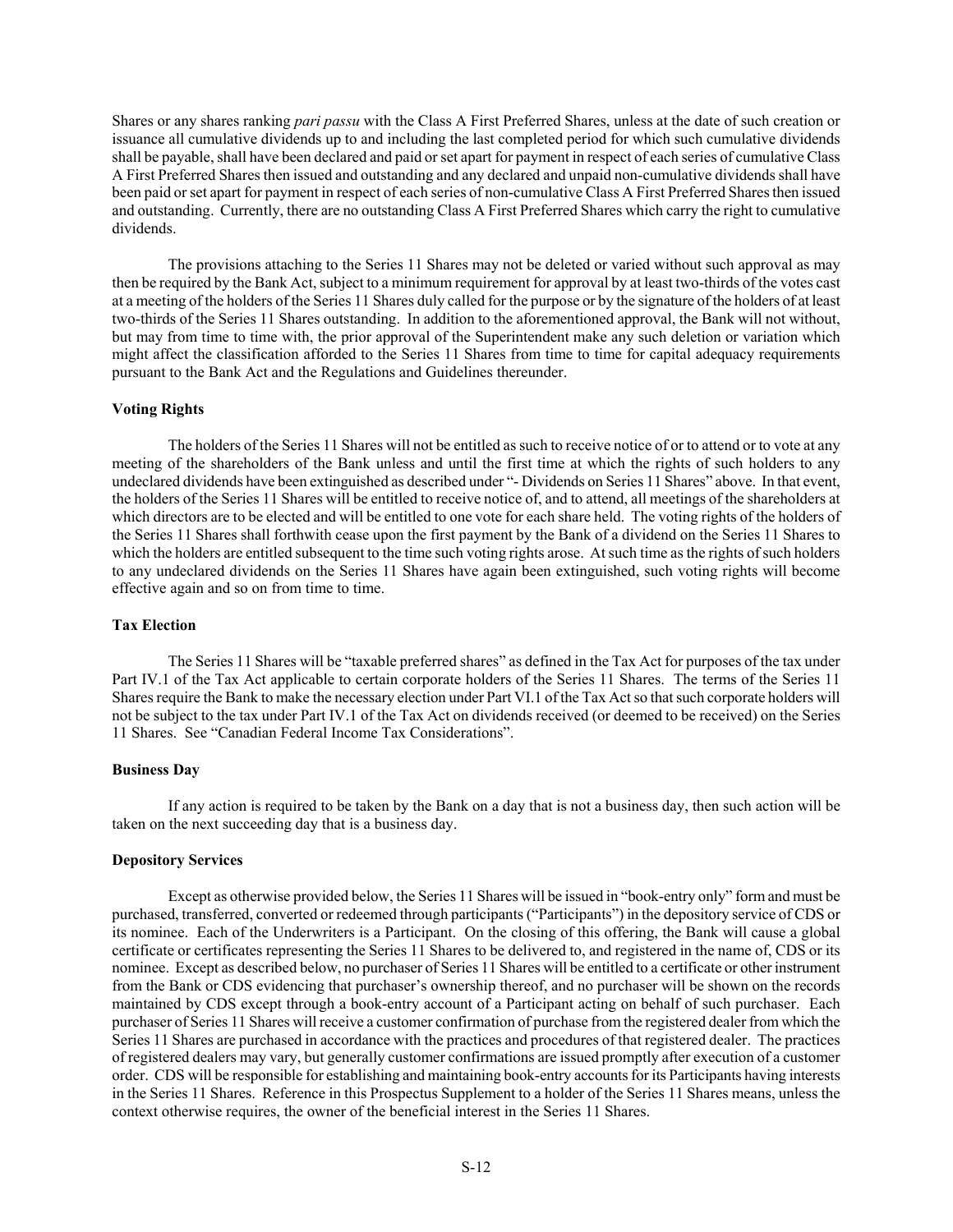If the Bank determines, or CDS notifies the Bank in writing, that CDS is no longer willing or able to discharge properly its responsibilities as depository with respect to the Series 11 Shares and the Bank is unable to locate a qualified successor, or if the Bank at its option elects, or is required by law, to withdraw the Series 11 Shares from the book-entry system, then Series 11 Shares will be issued in fully registered form to holders or their nominees.

#### **Transfers**

Transfers of ownership in the Series 11 Shares will be effected only through records maintained by CDS for such Series 11 Shares with respect to interests of Participants and on the records of Participants with respect to interests of holders other than Participants. Holders of the Series 11 Shares, other than Participants, wishing to purchase, sell or otherwise transfer ownership of or other interests in the Series 11 Shares may do so only through Participants. The ability of a holder to pledge Series 11 Shares or otherwise take action with respect to such holder's interest in Series 11 Shares (other than through a Participant) may be limited due to the lack of a physical certificate.

#### **Payments and Deliveries**

Payments of dividends, if any, or other amounts in respect of the Series 11 Shares will be made by or on behalf of the Bank to CDS or its nominee, as the case may be, as the registered holder of the Series 11 Shares and the Bank understands that such payments will be forwarded by CDS or its nominee in the appropriate amounts to the relevant Participants in accordance with CDS procedures. Deliveries of shares in respect of the exercise of the conversion rights attached to the Series 11 Shares or the operation of the automatic conversion features of the Series 11 Shares will be made by or on behalf of the Bank to CDS or its nominee, as the case may be, as the registered holder of the Series 11 Shares and the Bank understands that such shares will be forwarded by CDS or its nominee in the appropriate amounts to the relevant Participants in accordance with CDS procedures. As long as CDS or its nominee is the sole registered holder of the Series 11 Shares, CDS or its nominee will be considered the sole owner of the Series 11 Shares for purposes of receiving any payments or deliveries thereon and for all other purposes.

# **RATINGS**

The Series 11 Shares have been given a preliminary rating of "Pfd-2" by DBRS Limited ("DBRS"), "P-2 and "BBB" by Standard & Poor's Ratings Services, a division of The McGraw-Hill Companies (Canada) Corporation ("S&P"), using S&P's Canadian Scale for preferred shares and S&P's global scale for preferred shares, respectively, and "A3 (hyb)" by Moody's Investors Service, Inc. ("Moody's"), a subsidiary of Moody's Corporation.

A "Pfd-2" rating by DBRS is the second highest category granted by DBRS for preferred shares. A reference to "high" or "low" reflects the relative strength within the rating category. The absence of either a "high" or "low" designation indicates the rating is in the middle of the category. A "P-2" rating by S&P is the second highest of the eight categories used by S&P in its Canadian preferred share rating scale. The "BBB" rating by S&P is the third highest of nine categories used by S&P in its global preferred share scale. Securities rated "A" by Moody's are considered upper medium-grade and subject to low credit risk. The modifier "3" indicates that the obligation ranks in the lower end of the A rating category. A "(hyb)" indicator is appended to all ratings of hybrid securities issued by banks, insurers, finance companies, and securities firms.

Credit ratings are intended to provide investors with an independent assessment of the credit quality of an issue or issuer of securities and do not speak to the suitability of particular securities for any particular investor. The credit ratings assigned to the Series 11 Shares may not reflect the potential impact of all risks on the value of the Series 11 Shares. A rating is therefore not a recommendation to buy, sell or hold securities and may be subject to revision or withdrawal at any time by the rating agency.

## **BANK ACT RESTRICTIONS AND APPROVALS**

The Prospectus sets out a summary of the restrictions contained in the Bank Act concerning the declaration and payment of dividends. The Bank does not anticipate that such restrictions will prevent a declaration or payment of dividends on the Series 11 Shares in the normal course and the Superintendent has not made any direction to the Bank pursuant to the Bank Act regarding its capital or its liquidity.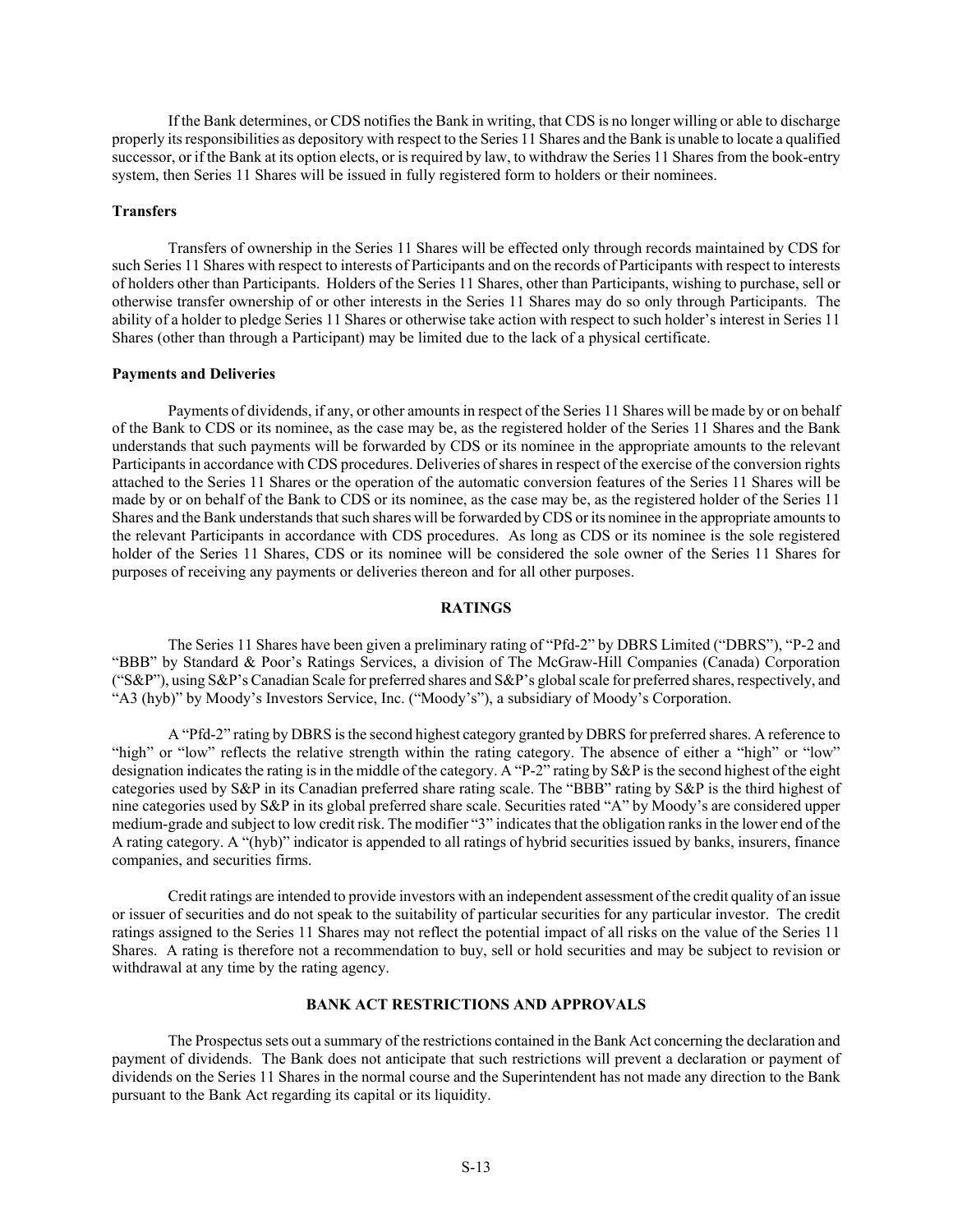# **CANADIAN FEDERAL INCOME TAX CONSIDERATIONS**

In the opinion of McCarthy Tétrault LLP, counsel to the Bank, and Fasken Martineau DuMoulin LLP, counsel to the Underwriters, the following is a summary of the principal Canadian federal income tax considerations generally applicable to a purchaser of Series 11 Shares pursuant to this Prospectus Supplement (a "Holder") who, for purposes of the Tax Act and at all relevant times, is resident or is deemed to be resident in Canada, deals at arm's length with and is not affiliated with the Bank, holds such Series 11 Shares and will hold any New Preferred Shares and Common Shares as capital property and is not exempt from tax under Part I of the Tax Act. Generally, the Series 11 Shares, New Preferred Shares and Common Shares will be considered to constitute capital property to a Holder provided that the Holder does not acquire or hold such shares in the course of carrying on a business of trading or dealing in securities or as part of an adventure or concern in the nature of trade. Certain Holders who might not otherwise be considered to hold their Series 11 Shares, New Preferred Shares or Common Shares as capital property may, in certain circumstances, be entitled to have such shares and all of their other "Canadian securities", as defined in the Tax Act, owned by them in the taxation year of the election and any subsequent taxation year treated as capital property by making the irrevocable election permitted under subsection 39(4) of the Tax Act.

This summary is not applicable to a purchaser an interest in which is a "tax shelter investment" (as defined in the Tax Act), to a purchaser who has elected to determine its Canadian tax results in a currency (other than Canadian currency) that is a "functional currency" (as defined in the Tax Act), to a purchaser who is a "financial institution" (as defined in the Tax Act) for purposes of certain rules applicable to securities held by financial institutions (referred to as the "mark-to-market" rules) or a purchaser that enters into a "derivative forward agreement" (as defined in the Tax Act) with respect to Series 11 Shares, New Preferred Shares or Common Shares. Such purchasers should consult their own tax advisors. Furthermore, this summary is not applicable to a purchaser that is a "specified financial institution" (as defined in the Tax Act) that receives or is deemed to receive, alone or together with persons with whom it does not deal at arm's length, in the aggregate dividends in respect of more than 10% of the Series 11 Shares or New Preferred Shares, as the case may be, outstanding at the time a dividend is (or is deemed to be) received. This summary also assumes that all issued and outstanding Series 11 Shares and New Preferred Shares are listed on a designated stock exchange in Canada (as defined in the Tax Act, such as the TSX) at the time dividends are (or are deemed to be) received on such shares.

This summary is based upon the current provisions of the Tax Act and the regulations issued thereunder in force as of the date hereof, all specific proposals to amend the Tax Act and the regulations thereunder publicly announced by or on behalf of the Minister of Finance (Canada) prior to the date hereof (the "Tax Proposals") and counsel's understanding of the current administrative policies and assessing practices of the Canada Revenue Agency (the "CRA") published in writing by the CRA prior to the date hereof. This summary is not exhaustive of all possible Canadian federal income tax considerations, and, except for the Tax Proposals, does not take into account or anticipate any changes in law or CRA administrative policies or assessing practices, whether by way of legislative, governmental or judicial decision or action, nor does it take into account or consider any other federal tax considerations or any provincial, territorial or foreign tax considerations, which may differ materially from those discussed herein. While this summary assumes that the Tax Proposals will be enacted in the form proposed, no assurance can be given that this will be the case, and no assurance can be given that judicial, legislative or administrative changes will not modify or change the statements below.

**This summary is of a general nature only and is not, and is not intended to be, and should not be construed to be, legal or tax advice to any particular Holder and no representation with respect to the income tax consequences to any particular Holder is made. Prospective purchasers of Series 11 Shares should consult their own tax advisors with respect to the tax consequences of acquiring, holding and disposing of Series 11 Shares, New Preferred Shares or Common Shares having regard to their own particular circumstances.** 

#### **Dividends**

Dividends (including deemed dividends) received on the Series 11 Shares, New Preferred Shares or Common Shares by an individual (other than certain trusts) will be included in the individual's income and generally will be subject to the gross-up and dividend tax credit rules normally applicable to taxable dividends received from taxable Canadian corporations, including the enhanced gross-up and dividend tax credit rules applicable to any dividends designated by the Bank as eligible dividends in accordance with the provisions of the Tax Act. Dividends (including deemed dividends) received on the Series 11 Shares, New Preferred Shares or Common Shares by a corporation to which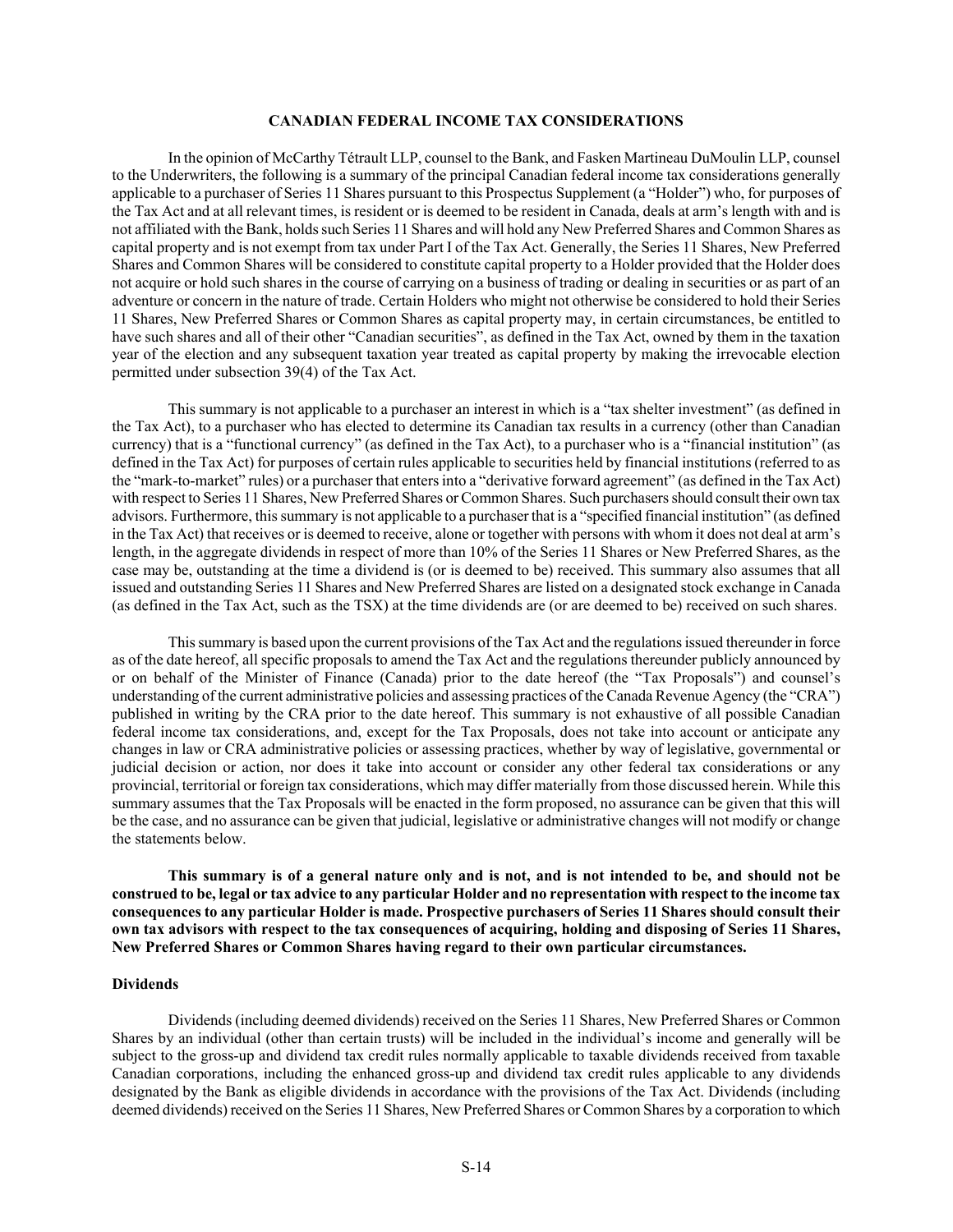this summary applies will be included in computing its income and will generally be deductible in computing its taxable income.

The Series 11 Shares and New Preferred Shares will be "taxable preferred shares" as defined in the Tax Act for purposes of the tax under Part IV.1 of the Tax Act applicable to certain corporate Holders of the Series 11 Shares and New Preferred Shares. The terms of the Series 11 Shares require the Bank to make the necessary election under Part VI.1 of the Tax Act so that such corporate Holders will not be subject to tax under Part IV.1 of the Tax Act on dividends received (or deemed to be received) on the Series 11 Shares.

A "private corporation", as defined in the Tax Act, or any other Canadian resident corporation controlled, whether by reason of a beneficial interest in one or more trusts or otherwise, by or for the benefit of an individual (other than a trust) or a related group of individuals (other than trusts), will generally be liable to pay a 33⅓% refundable tax under Part IV of the Tax Act on dividends received (or deemed to be received) on the Series 11 Shares, New Preferred Shares and Common Shares to the extent such dividends are deductible in computing its taxable income.

#### **Dispositions**

A Holder who disposes of or is deemed to dispose of Series 11 Shares, New Preferred Shares or Common Shares (including on a redemption of the shares or other acquisition by the Bank, but not including a conversion) will generally realize a capital gain (or sustain a capital loss) to the extent that the proceeds of disposition, net of any reasonable costs of disposition, exceed (or are less than) the adjusted cost base of such shares to such Holder immediately before the disposition or deemed disposition. The amount of any deemed dividend arising on the redemption, acquisition or cancellation by the Bank of Series 11 Shares, New Preferred Shares or Common Shares (described below) generally will not be included in computing the proceeds of disposition to a Holder for purposes of computing the capital gain or capital loss arising on the disposition of such shares. If the Holder is a corporation, any capital loss realized on a disposition or deemed disposition of Series 11 Shares, New Preferred or Common Shares may in certain circumstances be reduced by the amount of any dividends, including deemed dividends, which have been received on such shares to the extent and under circumstances prescribed by the Tax Act. Analogous rules apply to a partnership or trust of which a corporation, trust or partnership is a member or beneficiary.

### **Redemption**

If the Bank redeems for cash or otherwise acquires Series 11 Shares, New Preferred Shares or Common Shares other than by a purchase in the manner in which shares are normally purchased by a member of the public in the open market or by reason of a conversion, the Holder will be deemed to have received a dividend equal to the amount, if any, paid by the Bank, including any redemption premium, in excess of the paid-up capital (as determined for purposes of the Tax Act) of such shares at such time. The difference between the amount paid and the amount of the deemed dividend will be treated as proceeds of disposition for the purposes of computing the capital gain or capital loss arising on the disposition of such shares. In the case of a corporate shareholder, it is possible that in certain circumstances all or part of the amount so deemed to be a dividend may be treated as proceeds of disposition and not as a dividend.

### **Conversion**

The conversion of the Series 11 Shares into New Preferred Shares or Common Shares will be deemed not to be a disposition of property and accordingly will not give rise to any capital gain or capital loss. The cost to a Holder of New Preferred Shares or Common Shares, as the case may be, received on the conversion will be deemed to be equal to the Holder's adjusted cost base of the converted Series 11 Shares or New Preferred Shares, as the case may be, immediately before the conversion. The adjusted cost base of the New Preferred Shares or Common Shares, respectively, held by a Holder will be subject to the cost averaging rules in the Tax Act.

### **Taxation of Capital Gains and Capital Losses**

Generally, a Holder is required to include in computing its income for a taxation year one-half of the amount of any capital gain (a "taxable capital gain") realized by the Holder in the year. Subject to and in accordance with the provisions of the Tax Act, a Holder is required to deduct one half of the amount of any capital loss (an "allowable capital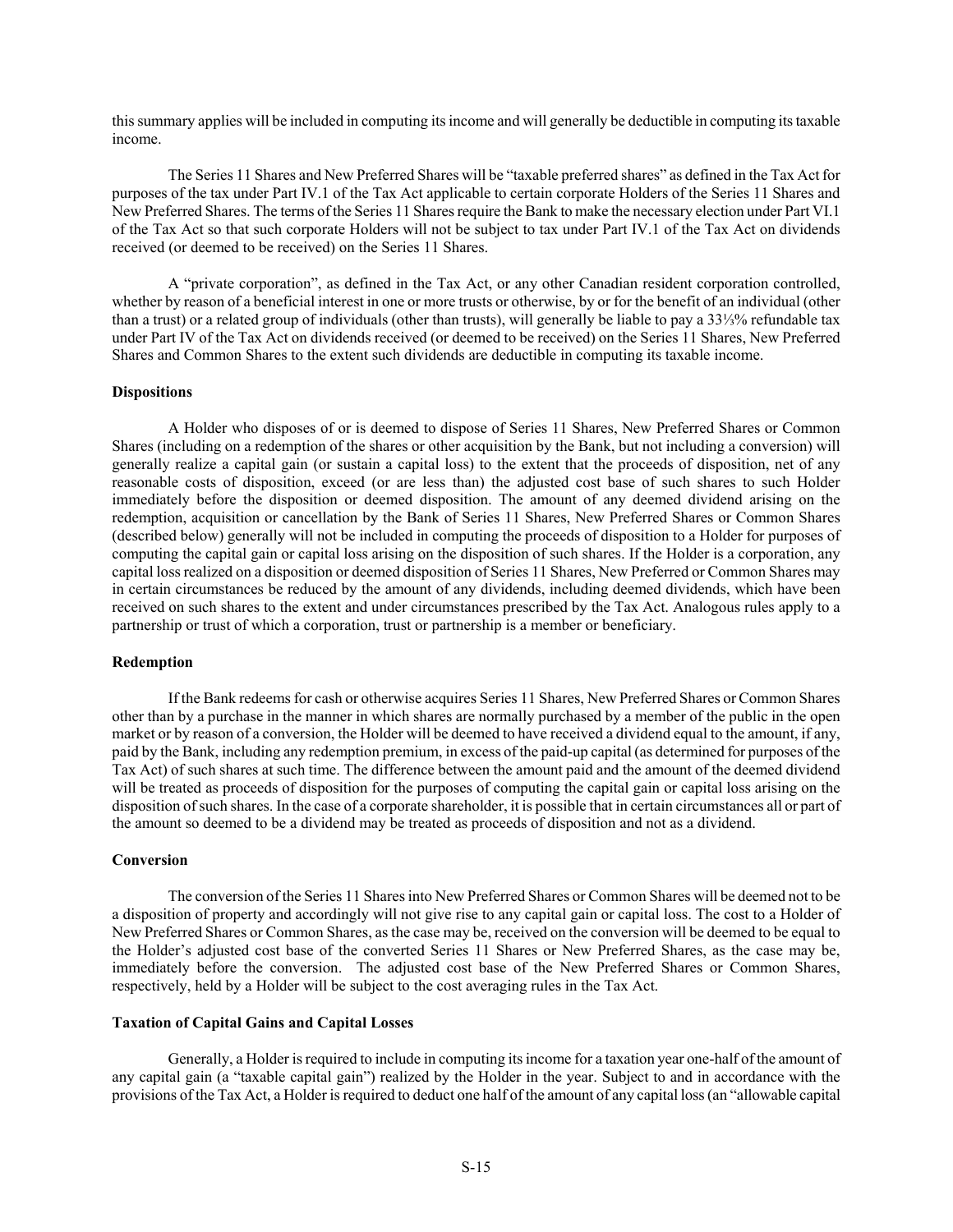loss") realized in a taxation year from taxable capital gains realized by the Holder in the year and allowable capital losses in a taxation year in excess of taxable capital gains in the taxation year may be carried back and deducted in any of the three preceding taxation years or carried forward and deducted in any subsequent taxation year against net taxable capital gains realized in such years.

#### **Additional Refundable Tax**

A Holder that is a Canadian-controlled private corporation (as defined in the Tax Act) may be liable to pay an additional refundable tax of 6 ⅔% on certain investment income including amounts in respect of taxable capital gains.

#### **Alternative Minimum Tax**

Capital gains realized and dividends received (or deemed to be received) by an individual (including certain trusts) may give rise to a liability for alternative minimum tax.

# **EARNINGS COVERAGE**

The Bank's dividend requirements on all its outstanding preferred shares, after adjustment for new issues, including the issue of the Series 11 Shares (assuming the Option Shares are not issued), and retirement and adjusted to a before tax equivalent, amounted to \$119.9 million for the twelve months ended October 31, 2014 (using an effective tax rate of 16.7%) and \$119.6 million for the twelve months ended April 30, 2015 (using an effective tax rate of 16.5%). The Bank's interest requirements on all subordinated notes and debentures and liabilities for preferred shares and capital trust securities, after adjustment for new issues and retirement, amounted to \$773.6 million for the twelve months ended October 31, 2014, and \$773.3 million for the twelve months ended April 30, 2015. The Bank's reported net income, before interest on subordinated debt and liabilities for preferred shares and capital trust securities and income taxes was \$9,491 million for the twelve months ended October 31, 2014, and \$9,297 million for the twelve months ended April 30, 2015, which was 12.3 and 12.0 times its aggregate dividend and interest requirement for the respective periods.

On an adjusted basis, the Bank's net income before interest on subordinated debt and liabilities for preferred shares and capital trust securities and income taxes for the twelve months ended October 31, 2014, was \$9,819 million and \$10,034 million for the twelve months ended April 30, 2015, which was 12.7 and 13.0 times its aggregate dividend and interest requirement for the respective periods.

The Bank's financial results are prepared in accordance with International Financial Reporting Standards ("IFRS"), the current generally accepted accounting principles ("GAAP"). The Bank refers to results prepared in accordance with IFRS as "reported" results. The Bank also utilizes non-GAAP financial measures referred to as "adjusted" results to assess each of its businesses and to measure overall Bank performance. To arrive at adjusted results, the Bank removes "items of note", net of income taxes, from reported results. The items of note relate to items which management does not believe are indicative of underlying business performance. The Bank believes that adjusted results provide the reader with a better understanding of how management views the Bank's performance. As explained, adjusted results are different from reported results determined in accordance with IFRS. Adjusted results, items of note, and related terms used herein are not defined terms under IFRS, and, therefore, may not be comparable to similar terms used by other issuers. Please see the "Financial Results Overview – How the Bank Reports" section of the Bank's 2014 MD&A and the "How We Performed – How the Bank Reports" section of the Bank's Q2 2015 MD&A for a reconciliation between the Bank's reported and adjusted results.

# **PLAN OF DISTRIBUTION**

Under an underwriting agreement (the "Underwriting Agreement") dated as of July 13, 2015 between the Bank and TD Securities Inc. and the other underwriters whose names appear under the heading "Certificate of the Underwriters" (together, the "Underwriters"), the Bank has agreed to sell and the Underwriters have severally agreed to purchase on July 21, 2015 or such later date as may be agreed upon, but not later than August 18, 2015, subject to the terms and conditions stated therein, all but not less than all of the 6,000,000 Series 11 Shares at a price of \$25.00 per share payable in cash to the Bank against delivery of such Series 11 Shares. The obligations of the Underwriters under the Underwriting Agreement may be terminated if there should occur conditions of national or international consequence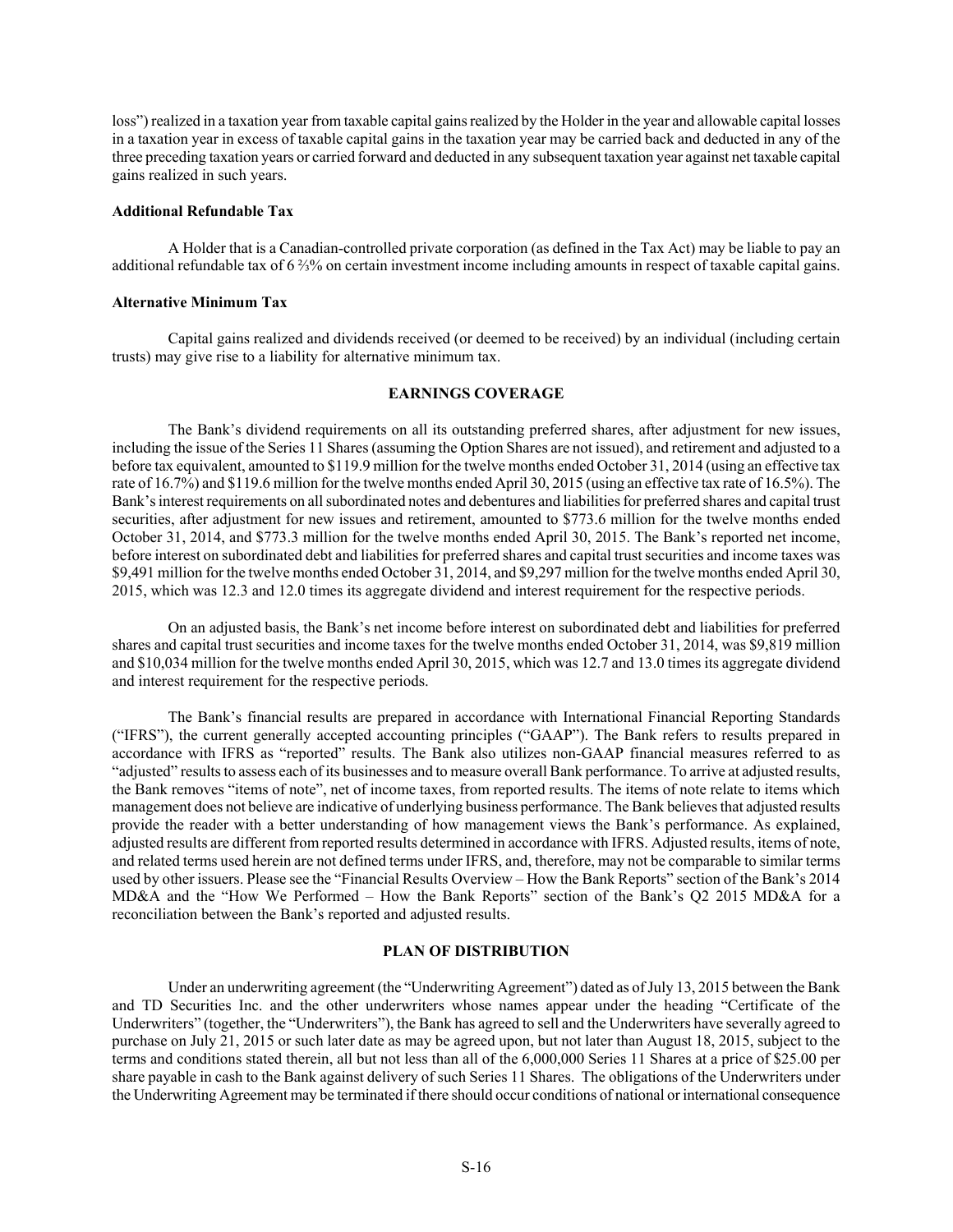which may seriously adversely affect the Canadian financial markets and may also be terminated upon the occurrence of certain stated events. The Underwriters are, however, obligated to take up and pay for all of the Series 11 Shares if any Series 11 Shares are purchased under the Underwriting Agreement.

The Underwriting Agreement provides that the Underwriters will be paid a fee equal to \$0.25 per share in respect of Series 11 Shares sold to certain institutions and \$0.75 per share in respect of all other Series 11 Shares sold, on account of underwriting services rendered in connection with this offering, which fees will be paid out of the general funds of the Bank.

The Bank has granted to the Underwriters an option to purchase the Option Shares at the offering price hereunder, exercisable at any time before 8:30 a.m. (Toronto time) on the date that is two business days prior to the closing of this offering. This Prospectus Supplement also qualifies the distribution of the Option Shares. The Underwriters will be paid a fee equal to \$0.25 with respect to Option Shares sold to certain institutions, and \$0.75 with respect to all other Option Shares.

The Underwriters may not, throughout the period of distribution, bid for or purchase the Series 11 Shares. The foregoing restriction is subject to certain exceptions, on the condition that the bid or purchase not be engaged in for the purpose of creating actual or apparent active trading in, or raising the price of the Series 11 Shares. These exceptions include a bid or purchase permitted under the Universal Market Integrity Rules administered by the Investment Industry Regulatory Organization of Canada relating to market stabilization and passive market-making activities and a bid or purchase made for and on behalf of a customer where the order was not solicited during the period of distribution. The Bank has been advised that, in connection with this offering and subject to the foregoing, the Underwriters may overallot or effect transactions which stabilize or maintain the market price of the Series 11 Shares at a level above that which might otherwise prevail in the open market. Such transactions, if commenced, may be discontinued at any time.

The Underwriters propose to offer the Series 11 Shares initially at the offering price specified on the front cover of this Prospectus Supplement. After the Underwriters have made a reasonable effort to sell all of the Series 11 Shares at the price specified on the cover page, the offering price may be decreased and may be further changed from time to time to an amount not greater than that set out on the cover page.

The TSX has conditionally approved the listing of the Series 11 Shares and the underlying Common Shares that would be issued upon a Contingent Conversion subject to the Bank fulfilling all of the requirements of the TSX on or before October 8, 2015.

TD Securities Inc., one of the Underwriters, is a wholly-owned subsidiary of the Bank. By virtue of such ownership, the Bank is a related and connected issuer of TD Securities Inc. under applicable securities legislation. The decision to distribute the Series 11 Shares and the determination of the terms of the distribution were made through negotiations between the Bank on the one hand and the Underwriters on the other hand. TD Securities Inc. will not receive any benefit in connection with this offering, other than its share of the Underwriters' fee payable by the Bank.

Under applicable securities laws, RBC Dominion Securities ("RBC Securities") and Scotia Capital Inc. ("Scotia") are independent underwriters in connection with this offering and are not related or connected to the Bank or to TD Securities Inc. In that capacity, RBC Securities and Scotia have participated with all other Underwriters in due diligence meetings relating to this Prospectus Supplement with the Bank and its representatives and each of RBC Securities and Scotia has reviewed this Prospectus Supplement and has had the opportunity to propose such changes to this Prospectus Supplement as it considered appropriate. In addition, RBC Securities and Scotia have participated, together with the other Underwriters, in the structuring and pricing of this offering.

## **RISK FACTORS**

An investment in the Series 11 Shares is subject to certain risks including those set out in the Prospectus and the following. From time to time, the stock market experiences significant price and volume volatility that may affect the market price of the Series 11 Shares and the Common Shares for reasons unrelated to the Bank's performance. Also, the financial markets are generally characterized by extensive interconnections among financial institutions. As such, financial difficulties experienced, or a perception in the marketplace of such difficulties, by other financial institutions in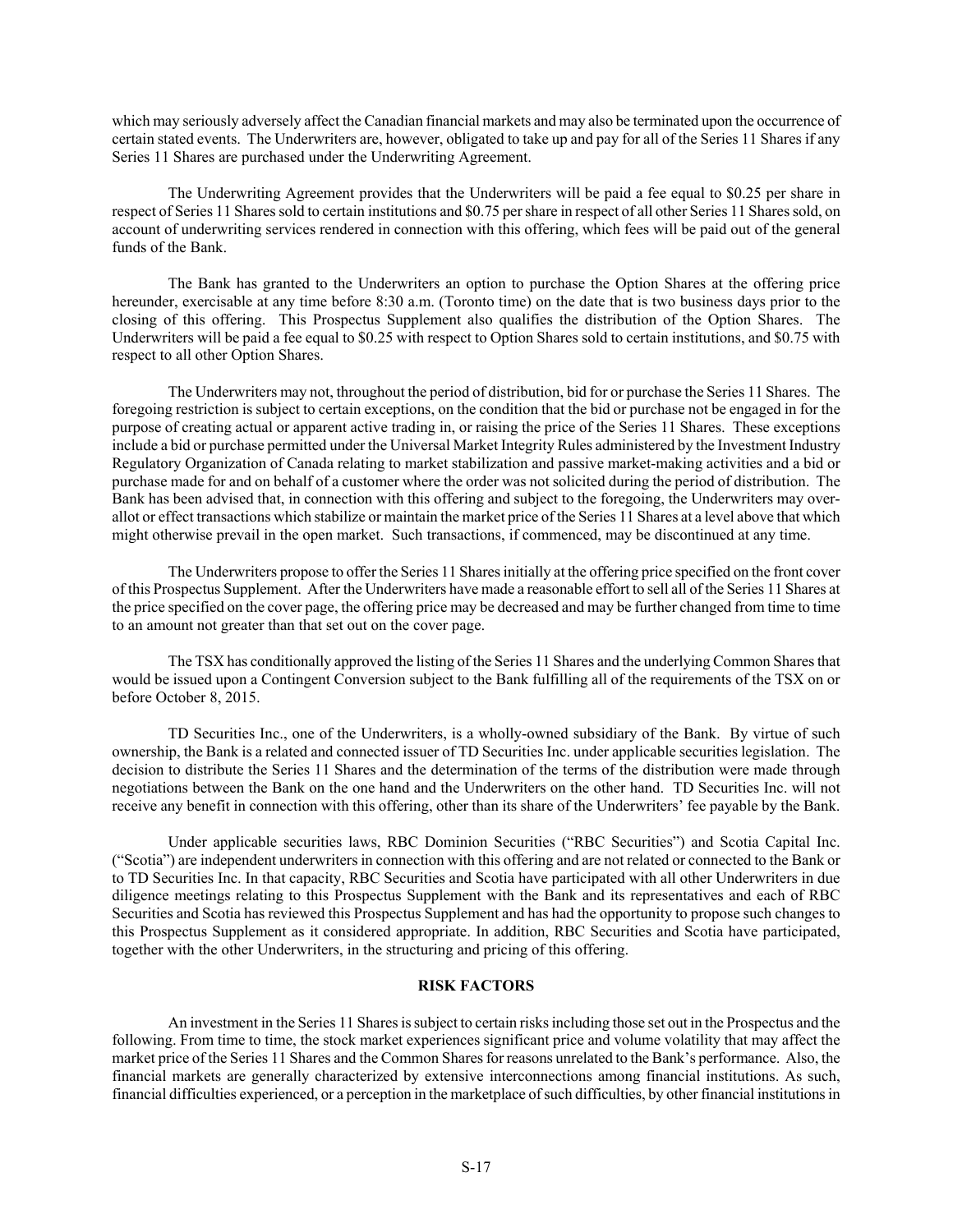Canada, the United States or other countries could adversely affect the Bank and the market price of the Series 11 Shares and Common Shares. Additionally, the Series 11 Shares and the Common Shares are subject to market value fluctuations based upon factors which influence the Bank's operations, such as legislative or regulatory developments, competition, technological change and global capital market activity.

## *Automatic Conversion into Common Shares Upon a Trigger Event*

Upon the occurrence of a Trigger Event, an investment in the Series 11 Shares will automatically become an investment in fully-paid Common Shares without the consent of the holder. See "Details of the Offering — Conversion of Series 11 Shares into Common Shares upon a Trigger Event". After a Contingent Conversion, a holder of Series 11 Shares will no longer have any rights as a preferred shareholder of the Bank and will only have rights as a common shareholder. While the Series 11 Shares and the Common Shares are all equity capital of the Bank, the claims of holders of Series 11 Shares have certain priority of payment over the claims of holders of Common Shares. Given the nature of a Trigger Event, a holder of Series 11 Shares will become a holder of Common Shares at a time when the Bank's financial condition has deteriorated and, as such, the terms of the Series 11 Shares with respect to priority and rights upon liquidation will not be relevant. If the Bank were to become insolvent or wound-up after the occurrence of a Trigger Event, the holders of Common Shares may receive, if anything, substantially less than the holders of the Series 11 Shares might have received had the Series 11 Shares not been converted into Common Shares. A Contingent Conversion may also occur at a time when a federal or provincial government or other government agency in Canada has provided, or will provide, a capital injection or equivalent support, the terms of which may rank in priority to the Common Shares with respect to the payment of dividends, rights on liquidation or other terms.

# *A Trigger Event Involves a Subjective Determination Outside the Bank's Control*

The decision as to whether a Trigger Event will occur is a subjective determination by the Superintendent that the Bank has ceased, or is about to cease, to be viable and that the conversion of all contingent instruments is reasonably likely, taking into account any other factors or circumstances that are considered relevant or appropriate by the Superintendent, to restore or maintain the viability of the Bank. See the definition of Trigger Event under "Details of the Offering - Definition of Terms".

OSFI has stated that the Superintendent will consult with the Canada Deposit Insurance Corporation, the Bank of Canada, the Department of Finance and the Financial Consumer Agency of Canada prior to making a determination as to the non-viability of a financial institution. The conversion of contingent instruments alone may not be sufficient to restore an institution to viability and other public sector interventions, including liquidity assistance, could be required along with the conversion of contingent instruments to maintain an institution as a going concern.

In assessing whether the Bank has ceased, or is about to cease, to be viable and that, after the conversion of all contingent instruments, it is reasonably likely that the viability of the Bank will be restored or maintained, OSFI has stated that the Superintendent will consider, in consultation with the authorities referred to above, all relevant facts and circumstances. Those facts and circumstances could include, in addition to other public sector interventions, a consideration of whether, among other things:

- the assets of the Bank are, in the opinion of the Superintendent, sufficient to provide adequate protection to the Bank's depositors and creditors;
- the Bank has lost the confidence of depositors or other creditors and the public (for example, ongoing increased difficulty in obtaining or rolling over short-term funding);
- the Bank's regulatory capital has, in the opinion of the Superintendent, reached a level, or is eroding in a manner, that may detrimentally affect its depositors and creditors;
- the Bank has failed to pay any liability that has become due and payable or, in the opinion of the Superintendent, the Bank will not be able to pay its liabilities as they become due and payable;
- the Bank has failed to comply with an order of the Superintendent to increase its capital;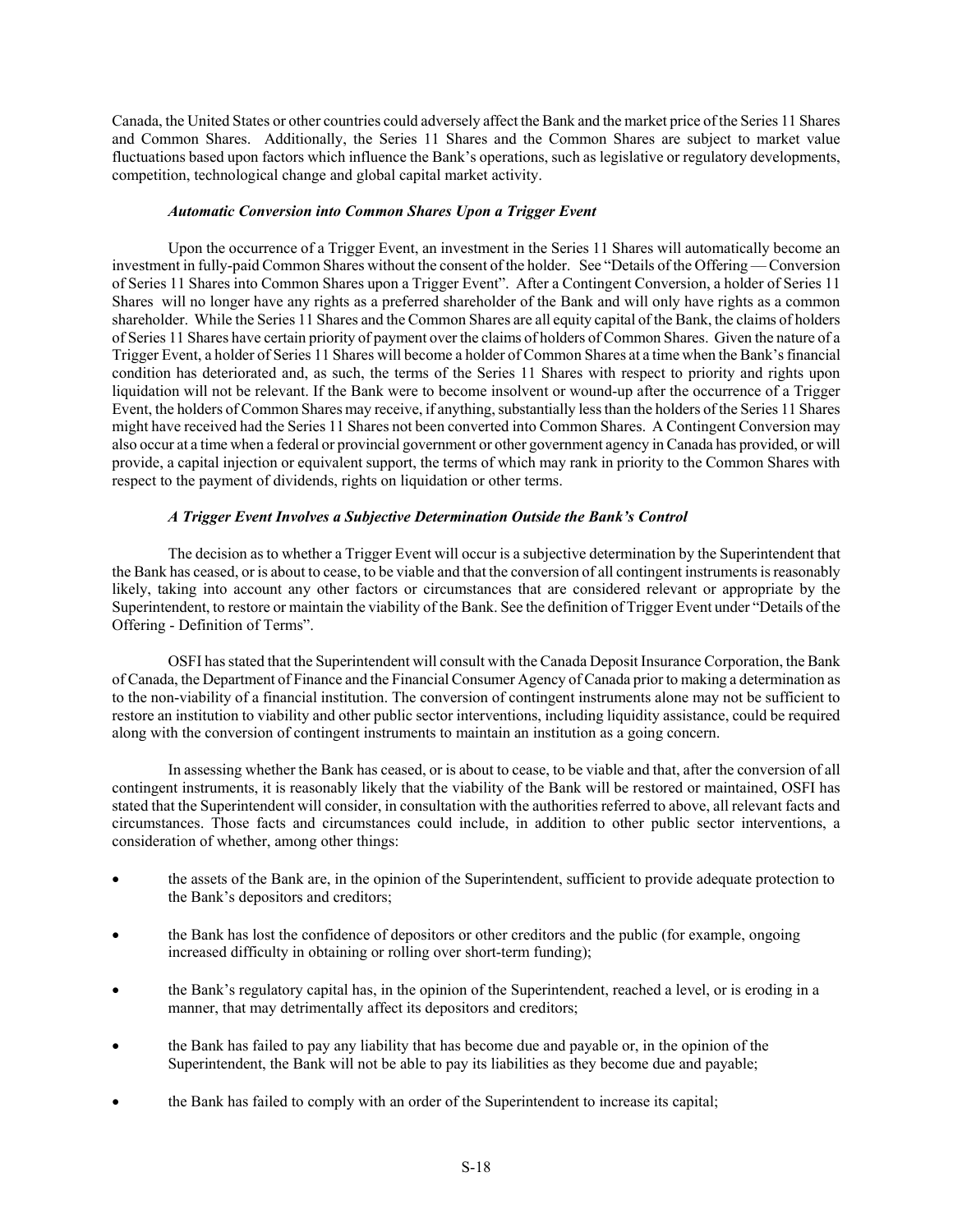- in the opinion of the Superintendent, any other state of affairs exists in respect of the Bank that may be materially prejudicial to the interests of the Bank's depositors or creditors or the owners of any assets under the Bank's administration; and
- the Bank is unable to recapitalize on its own through the issuance of Common Shares or other forms of regulatory capital (for example, no suitable investor or group of investors exists that is willing or capable of investing in sufficient quantity and on terms that will restore the Bank's viability, nor is there any reasonable prospect of such an investor emerging in the near-term in the absence of conversion of contingent instruments).

If a Contingent Conversion occurs, then the interests of depositors, other creditors of the Bank, and holders of the Bank's securities which are not contingent instruments will all rank in priority to the holders of contingent instruments, including the Series 11 Shares. The Superintendent retains full discretion to choose not to trigger nonviable contingent capital notwithstanding a determination that the Bank has ceased, or is about to cease, to be viable. Under such circumstances, the holders of the Series 11 Shares could be exposed to losses through the use of other resolution tools or in liquidation.

## *Number and Value of Common Shares to be Received on Contingent Conversion is Variable*

The number of Common Shares to be received for each Series 11 Share upon a Contingent Conversion is calculated by reference to the prevailing market price of Common Shares immediately prior to a Trigger Event, subject to the Floor Price. See "Details of the Offering — Conversion of Series 11 Shares into Common Shares upon a Trigger Event". If there is a Contingent Conversion at a time when the market price of the Common Shares is below the Floor Price, investors will receive Common Shares with an aggregate market price less than the Share Value. Investors may also receive Common Shares with an aggregate market price less than the prevailing market price of the Series 11 Shares being converted if the Series 11 Shares are trading at a price above the Share Value.

The Bank is expected to have outstanding from time to time other preferred shares and subordinated debt that will automatically convert into Common Shares upon a Trigger Event. In the case of such subordinated debt, the number of Common Shares to be received on conversion will be calculated by reference to the principal amount of such debt, together with accrued and unpaid interest and, in order to take into account the priority of claims in liquidation, holders of subordinated debt are expected to receive economic entitlements which are more favourable than preferred shareholders. Other preferred shares or subordinated debt that are convertible into Common Shares upon a Trigger Event may also use a lower effective floor price (e.g. including using a different multiplier) than that applicable to the Series 11 Shares to determine the maximum number of Common Shares to be issued to holders of such instruments upon a Contingent Conversion. Accordingly, holders of the Series 11 Shares will receive Common Shares pursuant to a Contingent Conversion at a time when other preferred shares and subordinated debt are converted into Common Shares, possibly at a conversion rate that is more favourable to the holders of such instruments than the rate applicable to the Series 11 Shares, thereby causing substantial dilution to holders of Common Shares and the holders of the Series 11 Shares, who will become holders of Common Shares upon the Trigger Event.

### *Common Shares Received on a Contingent Conversion Could be Subject to Further Dilution*

In the circumstances surrounding a Trigger Event, the Superintendent or other governmental authorities or agencies may also require other steps to be taken to restore or maintain the viability of the Bank, such as the exercise of the bail-in conversion powers discussed under "Recent Developments", the injection of new capital and the issuance of additional Common Shares or other securities. Accordingly, holders of the Series 11 Shares will receive Common Shares pursuant to a Contingent Conversion at a time when debt obligations of the Bank may be converted into Common Shares, possibly at a conversion rate that is more favourable to the holders of such obligations than the rate applicable to the Series 11 Shares, and additional Common Shares or other securities ranking in priority to the Common Shares may be issued, thereby causing substantial dilution to holders of Common Shares and the holders of the Series 11 Shares, who will become holders of Common Shares upon the Trigger Event.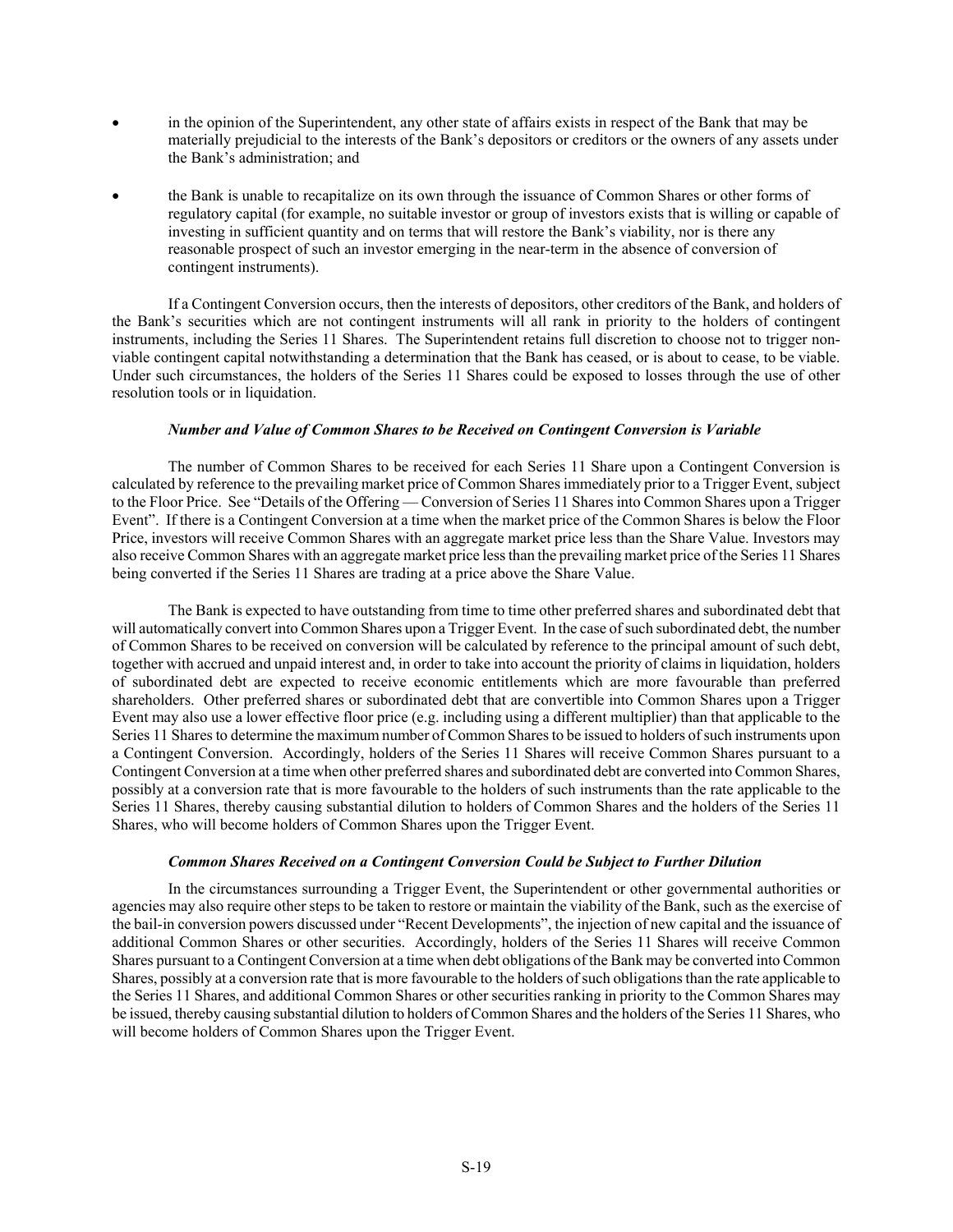### *Circumstances Surrounding Contingent Conversion and Effect on Market Price*

The occurrence of a Trigger Event is subject to a subjective determination by the Superintendent that the conversion of all contingent instruments is reasonably likely to restore or maintain the viability of the Bank. See the definition of Trigger Event under "Details of the Offering - Definition of Terms". As a result, a Contingent Conversion may occur in circumstances that are beyond the control of the Bank. Also, even in circumstances where the market expects a Contingent Conversion to occur, the Superintendent may choose not to take that action. Because of the inherent uncertainty regarding the determination of when a Contingent Conversion may occur, it will be difficult to predict, when, if at all, the Series 11 Shares will be mandatorily converted into Common Shares. Accordingly, trading behavior in respect of the Series 11 Shares is not necessarily expected to follow trading behavior associated with other types of convertible or exchangeable securities. Any indication, whether real or perceived, that the Bank is trending towards a Trigger Event can be expected to have an adverse effect on the market price of the Series 11 Shares and the Common Shares, whether or not such Trigger Event actually occurs.

#### *Credit Ratings*

Real or anticipated changes in credit ratings on the Series 11 Shares may affect the market value of the Series 11 Shares. In addition, real or anticipated changes in credit ratings can affect the cost at which the Bank can transact or obtain funding, and thereby affect its liquidity, business, financial condition or results of operation.

### *Rankings on Insolvency or Winding-Up*

 The Series 11 Shares are equity capital of the Bank which, provided such shares have not been converted into Common Shares upon a Trigger Event, rank equally with other Class A First Preferred Shares in the event of an insolvency or winding-up of the Bank. If the Bank becomes insolvent or is wound-up, the Bank's assets must be used to pay deposit liabilities and other debt, including subordinated debt, before payments may be made on the Series 11 Shares, the other Class A First Preferred Shares and Common Shares.

Upon a Contingent Conversion of the Series 11 Shares, the terms of such shares with respect to priority and rights upon liquidation will not be relevant as such securities will have been converted to Common Shares ranking on parity with all other outstanding Common Shares. If the Bank were to become insolvent or wound-up after the occurrence of a Trigger Event, the holders of the Common Shares may receive, if anything, substantially less than the holders of the Series 11 Shares might have received had the Series 11 Shares not been converted into Common Shares.

#### *Market Value Fluctuations*

Prevailing yields on similar securities will also affect the market value of the Series 11 Shares.

#### *No Fixed Maturity Date*

The Series 11 Shares do not have a fixed maturity date and are not redeemable at the option of the holders of Series 11 Shares. The ability of a holder to liquidate its holdings of Series 11 Shares may be limited.

# **USE OF PROCEEDS**

The net proceeds to the Bank from the sale of the Series 11 Shares, after deducting expenses of issue, will be used for general corporate purposes of the Bank.

## **LEGAL MATTERS**

In connection with the issue and sale of the Series 11 Shares, certain legal matters will be passed upon on behalf of the Bank by McCarthy Tétrault LLP and on behalf of the Underwriters by Fasken Martineau DuMoulin LLP. As of the date hereof, partners, counsel and associates of McCarthy Tétrault LLP and Fasken Martineau DuMoulin LLP, respectively, as a group, beneficially own, directly or indirectly, less than one percent of any securities of the Bank or any associates or affiliates of the Bank.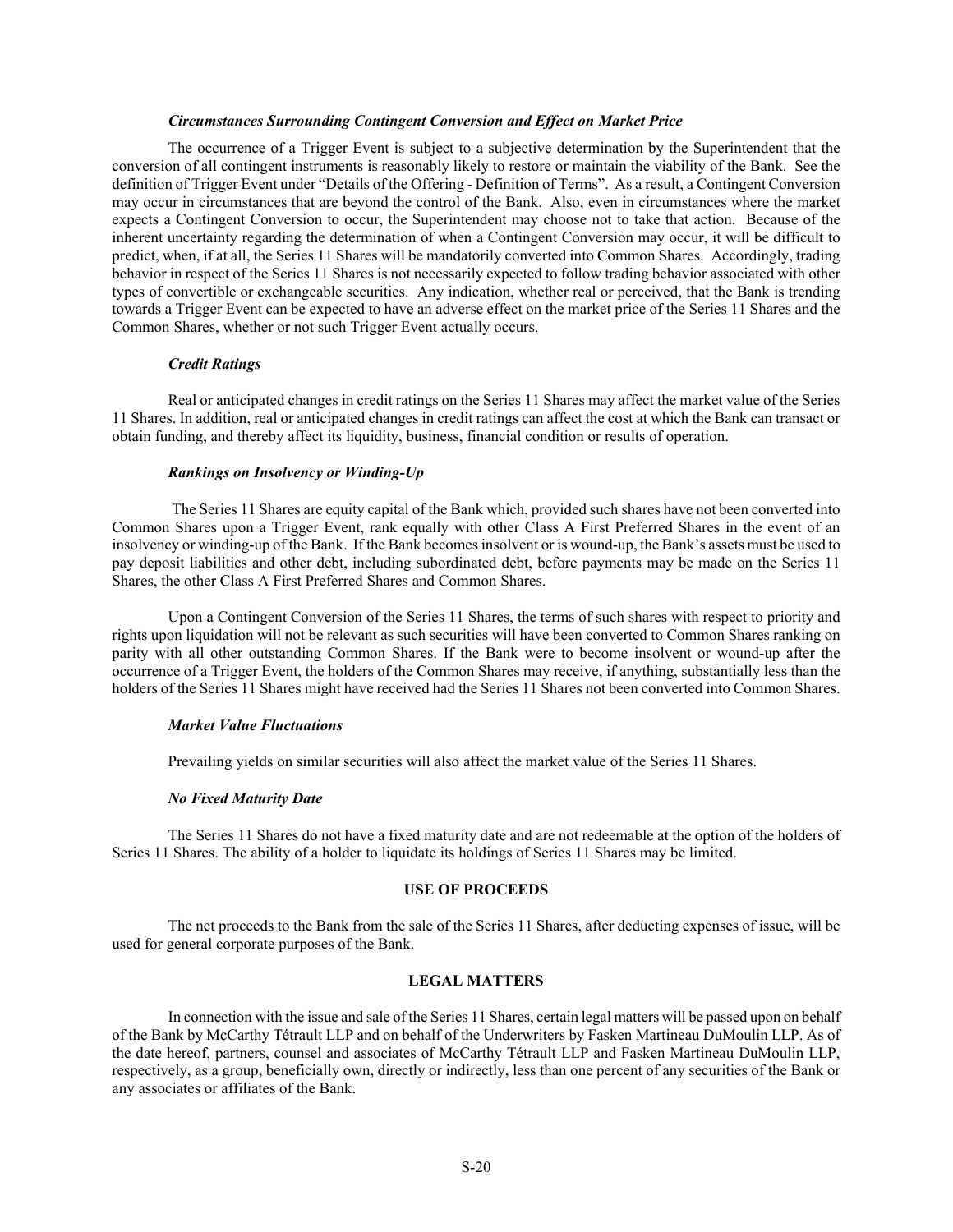# **TRANSFER AGENT AND REGISTRAR**

CST Trust Company, Toronto, is a transfer agent and registrar for the Series 11 Shares and is the transfer agent and registrar for each outstanding series of Class A First Preferred Shares and the Common Shares.

# **PURCHASERS' STATUTORY RIGHTS**

Securities legislation in certain of the provinces and territories of Canada provides purchasers with the right to withdraw from an agreement to purchase securities. This right may be exercised within two business days after receipt or deemed receipt of a prospectus and any amendment. In several of the provinces and territories, the securities legislation further provides a purchaser with remedies for rescission or, in some jurisdictions, revisions of the price or damages if the prospectus and any amendment contains a misrepresentation or is not delivered to the purchaser, provided that the remedies for rescission, revision of the price or damages are exercised by the purchaser within the time limit prescribed by the securities legislation of the purchaser's province or territory. The purchaser should refer to any applicable provisions of the securities legislation of the purchaser's province or territory for the particulars of these rights or consult with a legal adviser.